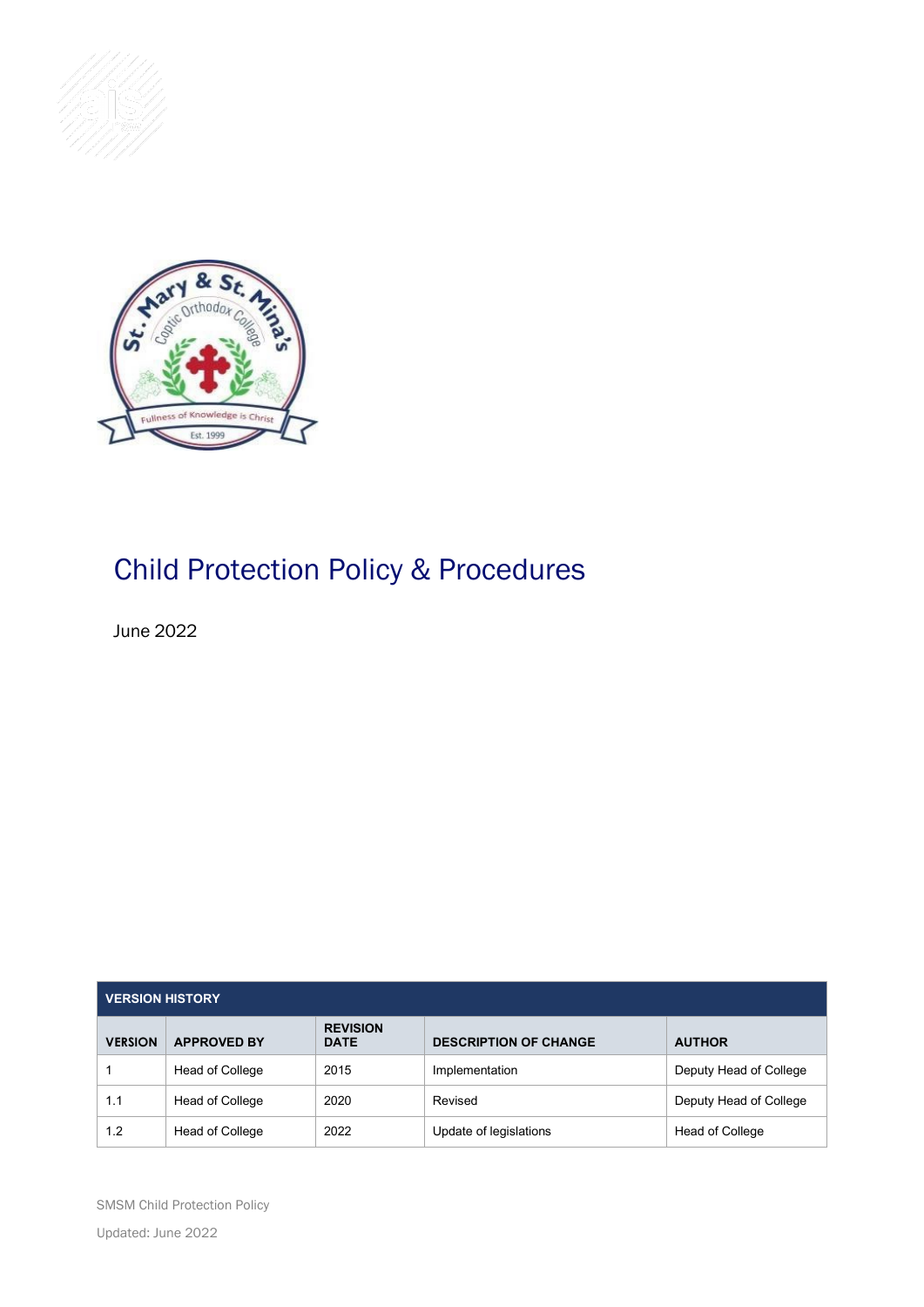| $\mathcal{D}$ |      |
|---------------|------|
| 3.            |      |
| 4.            |      |
| 5.            |      |
| 6.            |      |
|               |      |
|               | .235 |
|               |      |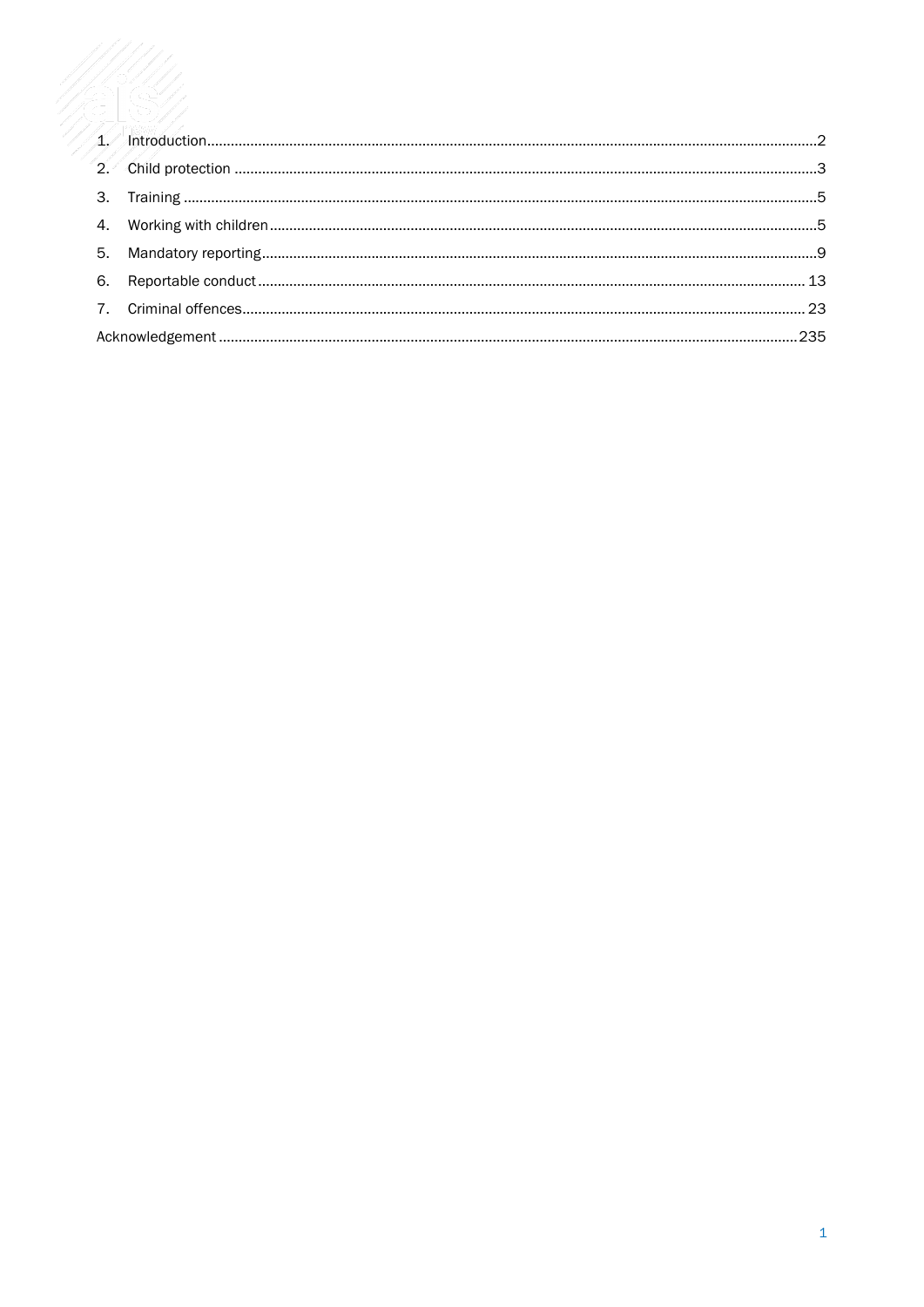## <span id="page-2-0"></span>1. Introduction

## 1.1 Purpose and scope

This policy sets out staff responsibilities for child protection and processes that staff must follow in relation to child protection matters. This policy applies to all staff members, which includes employees, contractors and volunteers.

Staff members who fail to adhere to this policy may be in breach of their terms of employment.

## 1.2 Key legislation

There are four key pieces of child protection legislation in New South Wales:

- the *Children and Young Persons (Care and Protection)* Act 1998 ("Care and Protection Act");
- the *Child Protection (Working with Children) Act 2012* ("WWC Act");
- the *Children's Guardian Act 2019* ("Children's Guardian Act")
- the *Crimes Act 1900* ("Crimes Act").

## 1.3 Related policies

There are a number of other College policies that relate to child protection that staff members must be aware of and understand including (but not limited to):

- SMSM Staff Code of Conduct sets out information about the standards of behaviour expected of all staff members;
- Complaint Handling Procedures provides the steps taken by the College in addressing complaints and grievances.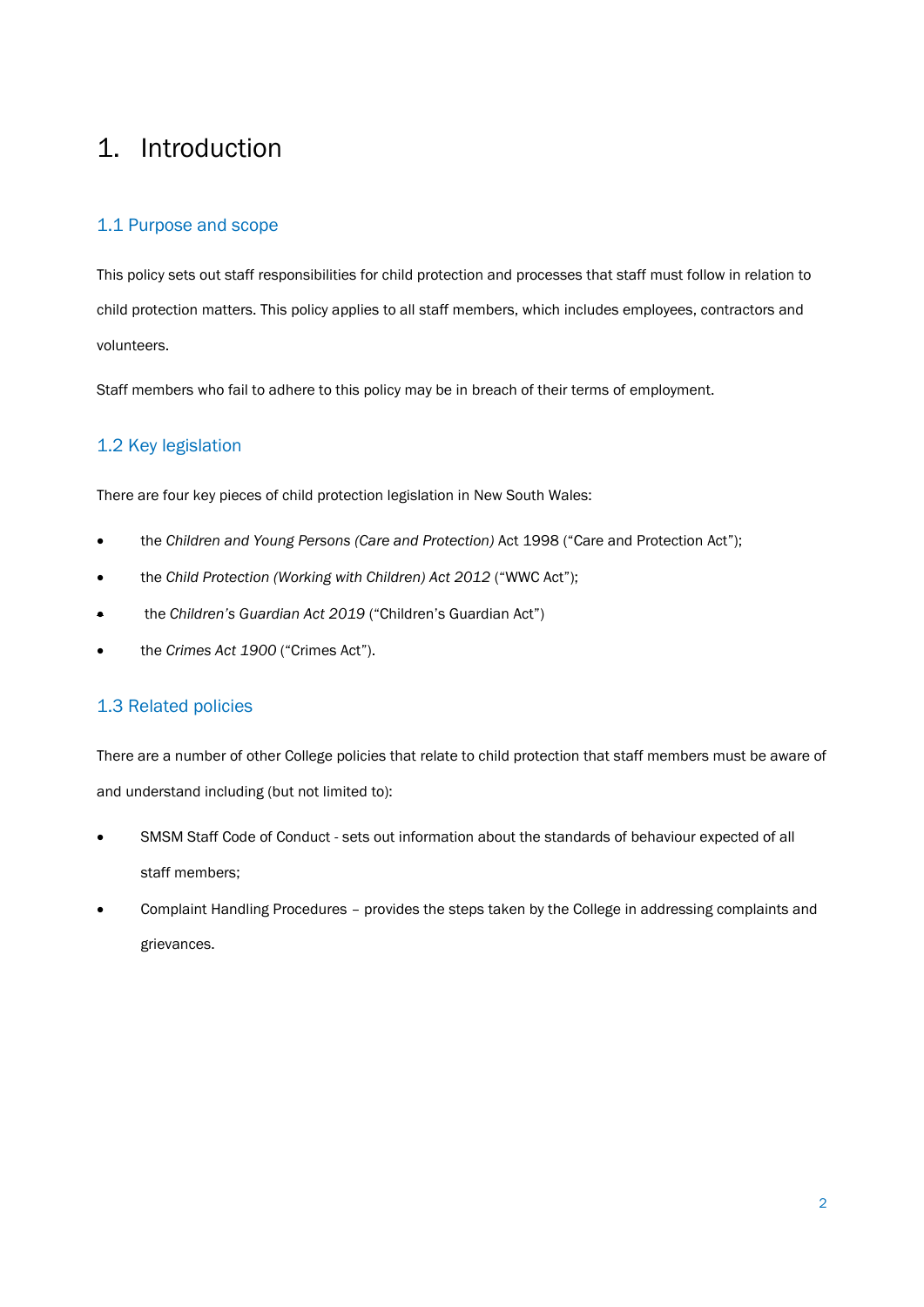## 1.4 Compliance and records

The Head of College or their delegate monitors compliance with this policy and securely maintains College records relevant to this policy, which includes:

- register of staff members who have read and acknowledged that they read and understood this policy;
- working with children check clearance (WWCC clearance) verifications;
- mandatory reports to the Department of Communities and Justice (DCJ), previously known as Family and Community Services; and
- reports of reportable conduct allegations, the outcome of reportable conduct investigations, and/or criminal convictions.

## <span id="page-3-0"></span>2. Child protection

The safety, protection and welfare of students is the responsibility of all staff members and encompasses:

- a duty of care to ensure that reasonable steps are taken to prevent harm to students which could reasonably have been foreseen; and
- obligations under child protection legislation.

## 2.1 Children protection concerns

There are different forms of child abuse. These include neglect, sexual, physical and emotional abuse.

Neglect is the continued failure by a parent or caregiver to provide a child with the basic things needed for his or her proper growth and development, such as food, clothing, shelter, medical and dental care and adequate supervision.

Sexual abuse is when someone involves a child or young person in a sexual activity by using their power over them or taking advantage of their trust. Often children are bribed or threatened physically and psychologically to make them participate in the activity. Child sexual abuse is a crime.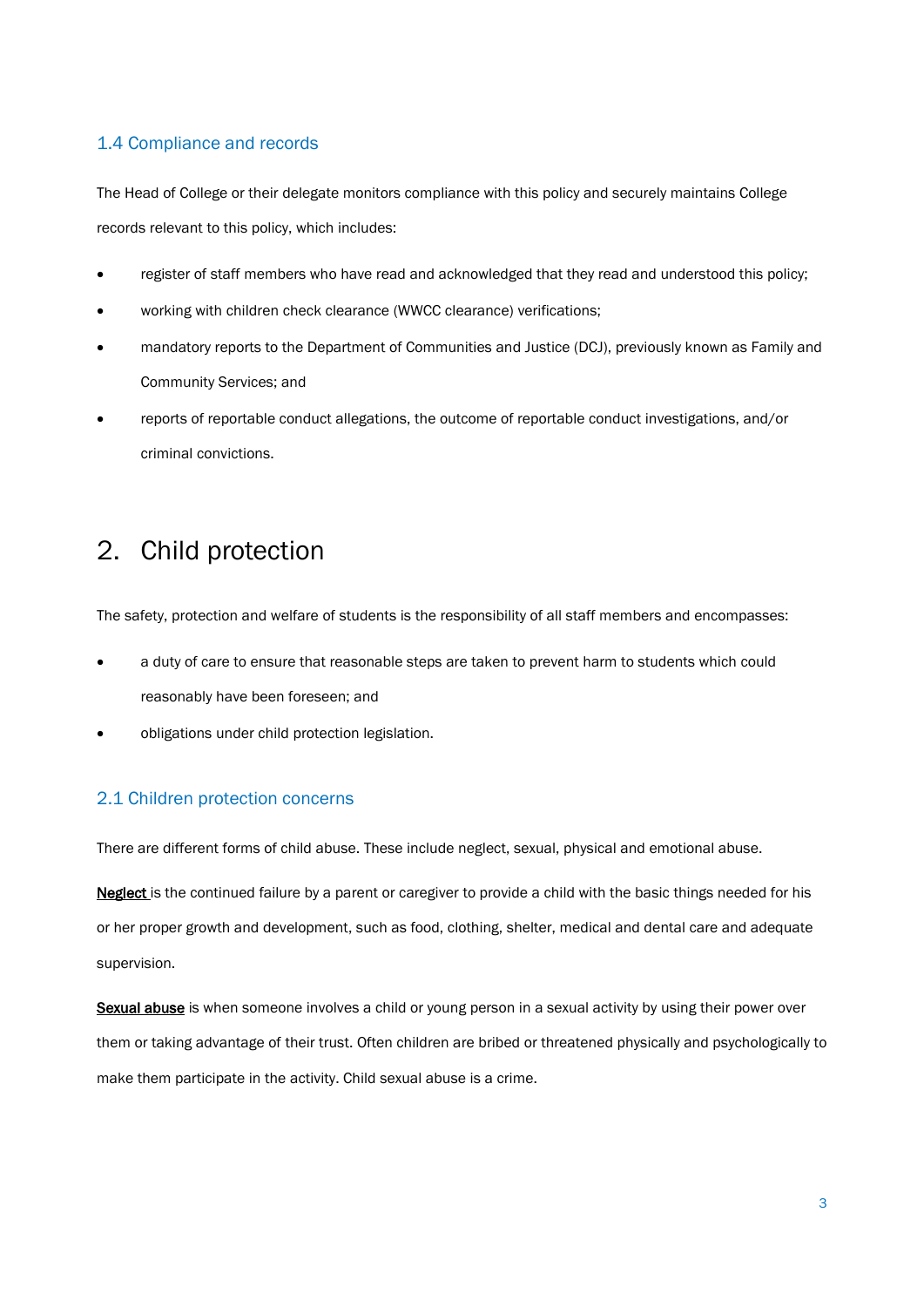Physical abuse is a non-accidental injury or pattern of injuries to a child caused by a parent, caregiver or any other person. It includes but is not limited to injuries which are caused by excessive discipline, severe beatings or shakings, cigarette burns, attempted strangulation and female genital mutilation.

Injuries include bruising, lacerations or welts, burns, fractures or dislocation of joints.

Hitting a child around the head or neck and/or using a stick, belt or other object to discipline or punishing a child (in a non-trivial way) is a crime.

Emotional abuse can result in serious psychological harm, where the behaviour of their parent or caregiver damages the confidence and self-esteem of the child or young person, resulting in serious emotional deprivation or trauma.

Although it is possible for 'one-off' incidents to cause serious harm, in general it is the frequency, persistence and duration of the parental or carer behaviour that is instrumental in defining the consequences for the child.

This can include a range of behaviours such as excessive criticism, withholding affection, exposure to domestic violence, intimidation or threatening behaviour.

#### 2.2 Child wellbeing concerns

Child wellbeing concerns are safety, welfare or wellbeing concerns for a child or young person that do not meet the mandatory reporting threshold, risk of significant harm in section 5.1.2.

#### 2.3 Staff member responsibilities

Key legislation requires reporting of particular child protection concerns. However, as part of the College's overall commitment to child protection, all staff are required to report any child protection or child wellbeing concerns about the safety, welfare or wellbeing of a child or young person to The Head of College– Mr Francois David.

If the allegation involves the Head of College, a report should be made to the Chairman of the College Board – Mr Nahrous Nassif.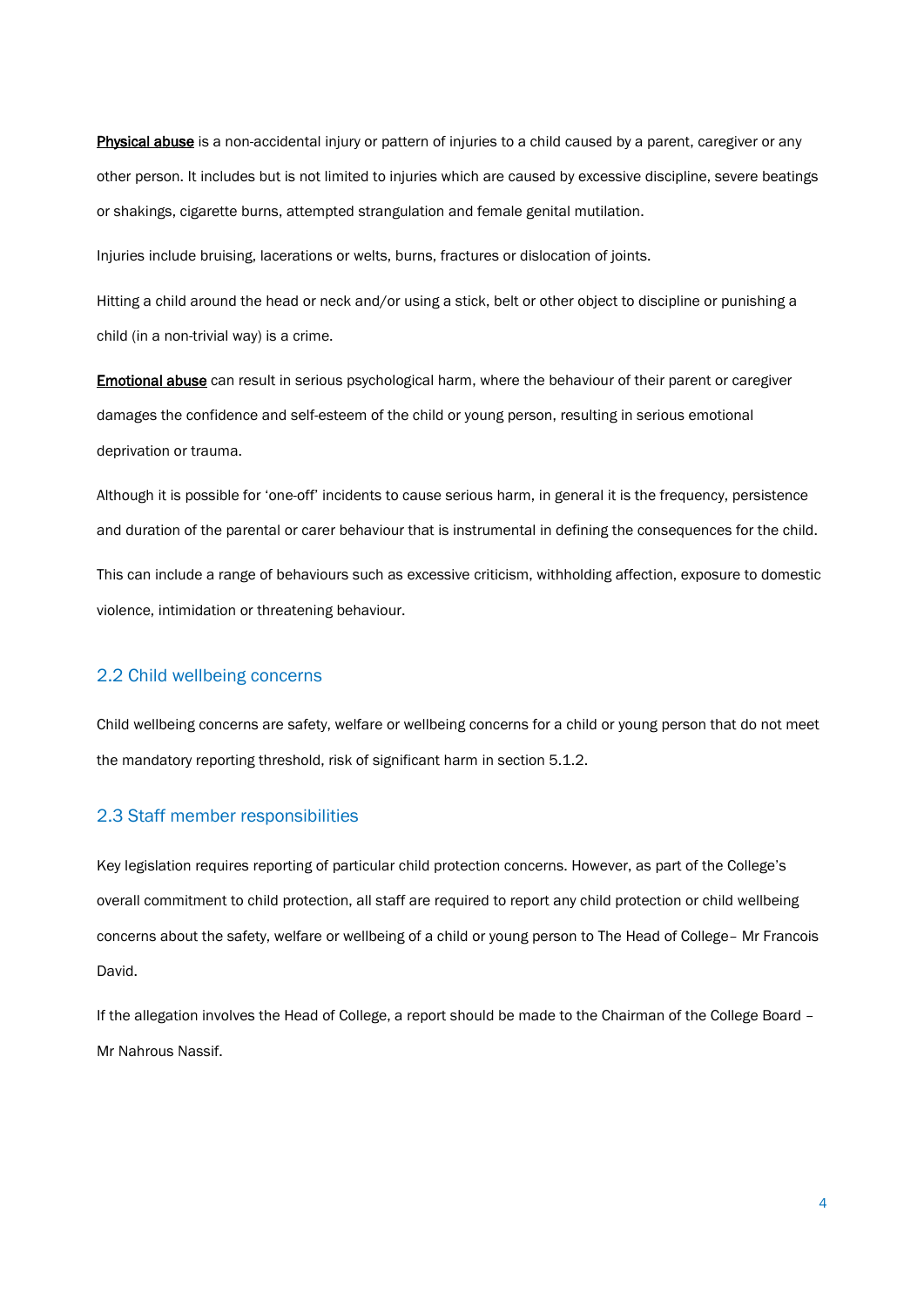## <span id="page-5-0"></span>3. Training

## 3.1 The College

The College provides all staff members with a copy of this policy and will provide all staff members with the opportunity to participate in child protection training annually.

## 3.2 Staff members

All new staff members must read this policy and sign the acknowledgement that they have read and understood the policy at the time of induction and annually.

All staff members must participate in annual child protection training and additional training, as directed by the Head of College. The training complements this policy and provides information to staff about their legal responsibilities related to child protection and College expectations, including:

- mandatory reporting;
- reportable conduct;
- working with children checks; and
- Code of Conduct -professional boundaries.

## <span id="page-5-1"></span>4. Working with children

The WWC Act protects children by requiring a worker to have a WWCC clearance or current application to engage in child related work. Failure to do so may result in a fine or imprisonment.

The Office of the Children's Guardian (OCG) is responsible for determining applications for a WWCC clearance. It involves a national criminal history check and review of reported workplace misconduct findings. The result is either to:

- grant a WWCC clearance (generally valid for 5 years); or
- refuse a WWCC clearance (further applications cannot be made for 5 years).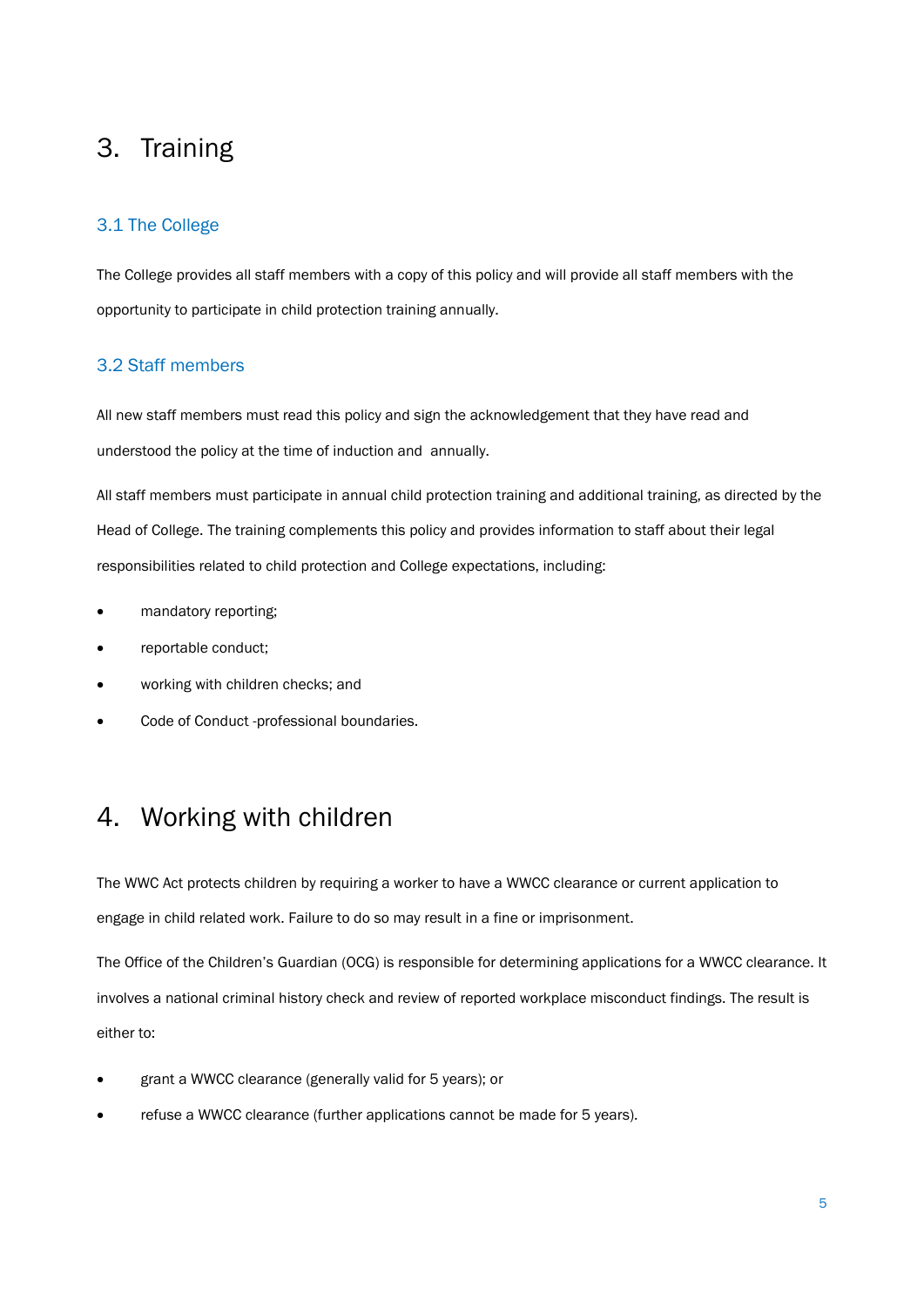In addition, the OGC may impose an interim bar on engaging in child related work for both applicants and WWCC clearance holders.

WWCC clearance holders are subject to ongoing monitoring by the OCG.

## 4.1 Responsibilities for working with children checks

### 4.1.1 Staff members

Staff members who engage in child-related work and eligible volunteers (including those volunteers working at overnight camps) are required to:

- hold and maintain a valid WWCC clearance;
- not engage in child-related work at any time that they are subjected to an interim bar or a bar;
- report to the Head of College if they are no longer eligible for a WWCC clearance, the status of their WWCC clearance changes or are notified by the OCG that they are subjected to a risk assessment; and
- notify the OCG of any change to their personal details within 3 months of the change occurring. Failure to do so may result in a fine.

It is an offence for an employee to engage in child-related work when they do not hold a WWCC clearance or if they are subject to a bar.

All volunteers are required to:

• be aware and follow the expectations of conduct expressed in the College staff Code of Conduct.

### 4.1.2 The College

The College is required to:

- verify online and record the status of each child-related worker's WWCC clearance;
- only employ or engage child-related workers or eligible volunteers who have a valid WWCC clearance; and
- advise the OCG of the findings they have made after completing a reportable conduct investigation, including whether they have made a finding of reportable conduct. A finding of reportable conduct in relation to sexual misconduct, a sexual offence or a serious physical assault must be referred to the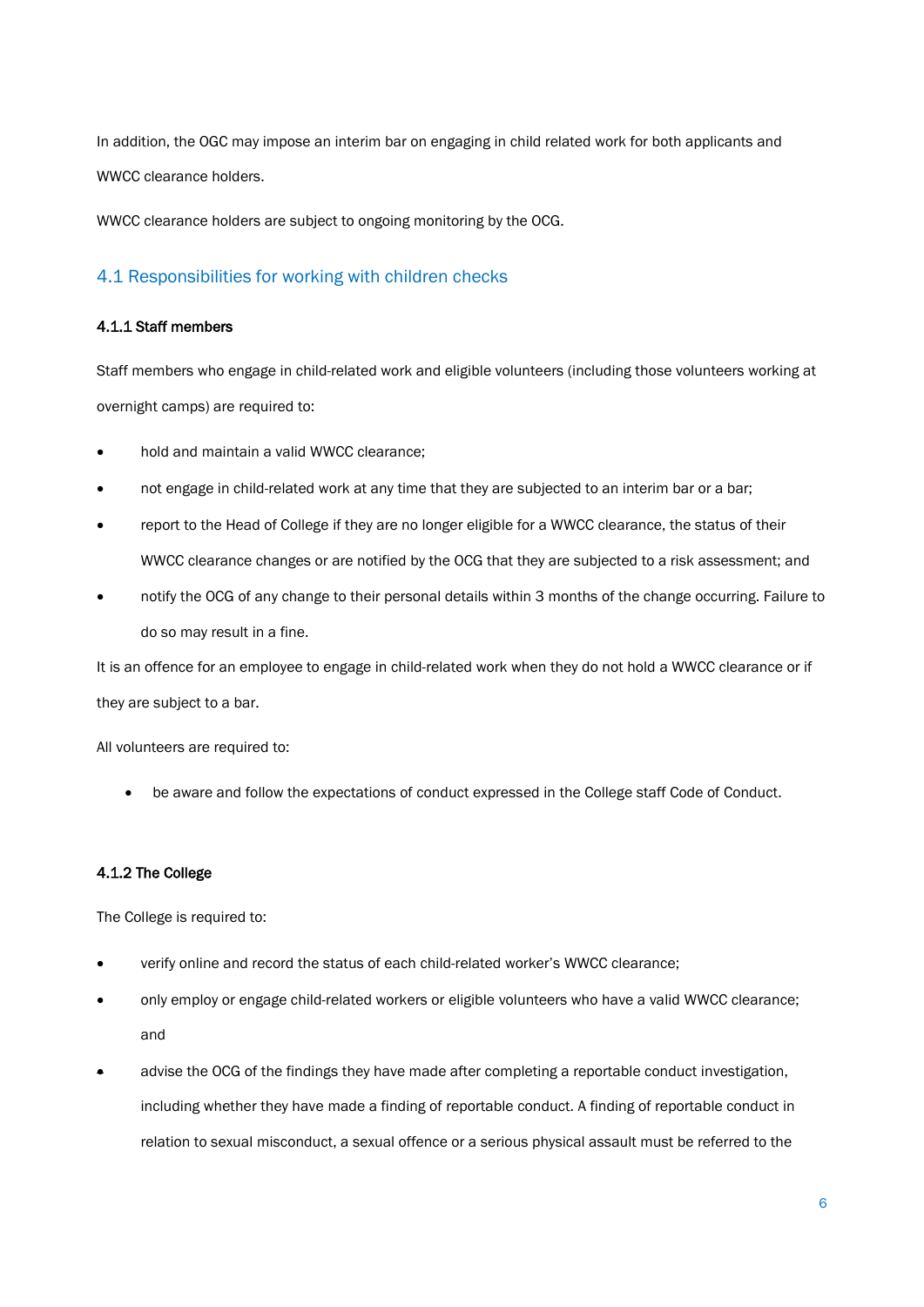OCG's Working with Children Check Directorate (WWCC Directorate). It is an offence for an employer to knowingly engage a child-related worker who does not hold a WWCC clearance or who has a bar.

### 4.2 Working with children check clearance

A WWCC clearance is authorisation under the WWC Act for a person to engage in child-related work.

#### 4.2.1 Child-related work

Child-related work involves direct contact by the worker with a child or children and that contact is a usual part of and more than incidental to the work. Child related work includes, but is not limited to work in the following sectors:

- early education and child-care including education and care service, child-care centres and other child care;
- Colleges and other educational institutions and private coaching or tuition of children;
- religious services;
- residential services including boarding Colleges, homestays more than three weeks, residential services and overnight camps;
- transport services for children including College bus services, taxi services for children with disability and supervision of College road crossings; and
- counselling, mentoring or distance education not involving direct contact.

Any queries about whether roles/duties engage in child-related work should be directed to the Head of College.

#### 4.2.2 Application/Renewal

An application or renewal can be made through Service NSW or its replacement agency. The process for applying for and renewing a WWCC clearance with the OCG involves a national police check and a review of findings of misconduct. If the OCG grants or renews a WWCC clearance, the holder will be issued with a number which is to be provided to the College to verify the status of a staff member's WWCC clearance.

#### 4.2.3 Refusal/Cancellation

The OCG can refuse to grant a WWCC clearance or cancel a WWCC clearance. The person is then restricted from engaging in child-related work and not able to apply for another clearance for five years. Employers are notified by the OGC and instructed to remove such persons from child-related work.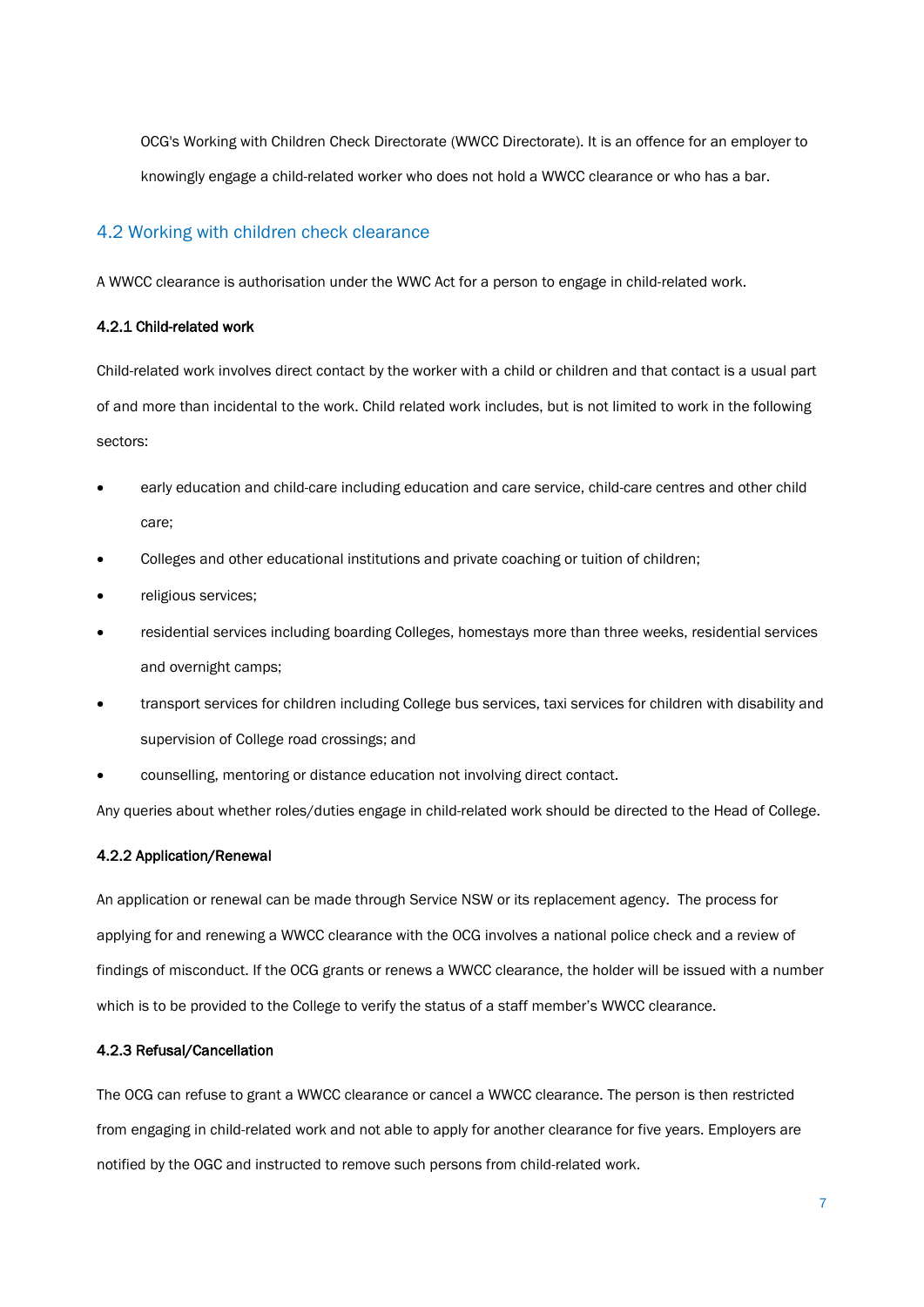#### 4.2.4 Interim bar

The OCG may issue an interim bar, for up to 12 months, to high risk individuals to prevent them from engaging in child-related work while a risk assessment is conducted. If an interim bar remains in place for six months or longer, it may be appealed to the Administrative Decisions Tribunal.

Not everyone who is subject to a risk assessment will receive an interim bar; only those representing a serious and immediate risk to children.

#### 4.2.5 Disqualified person

A disqualified person is a person who has been convicted, or against whom proceedings have been commenced for a disqualifying offence outlined in Schedule 2 of WWC Act. A disqualified person cannot be granted a WWCC clearance and is therefore restricted from engaging in child related work.

## 4.3 Ongoing monitoring

The OCG will continue to monitor criminal records and professional conduct findings of all WWCC clearance holders through a risk assessment process.

#### 4.3.1 Risk assessments

A risk assessment is an evaluation of an individual's suitability for child-related work.

The OCG will conduct a risk assessment on a person's suitability to work with children when a new record is received which triggers a risk assessment. This may include an offence under Schedule 1, pattern of behaviour or offences involving violence or sexual misconduct representing a risk to children and findings of misconduct involving children.

### 4.4 Process for reporting to OCG

#### 4.4.1 The College

SMSMCOC is required to advise the OCG of the findings they have made after completing a reportable conduct investigation, including whether they have made a finding of reportable conduct. A finding of reportable conduct in relation to sexual misconduct, a sexual offence or a serious physical assault, must be referred to the OCG's WWCC Directorate. Information must also be referred internally to the OCG's WWCC Directorate if it meets the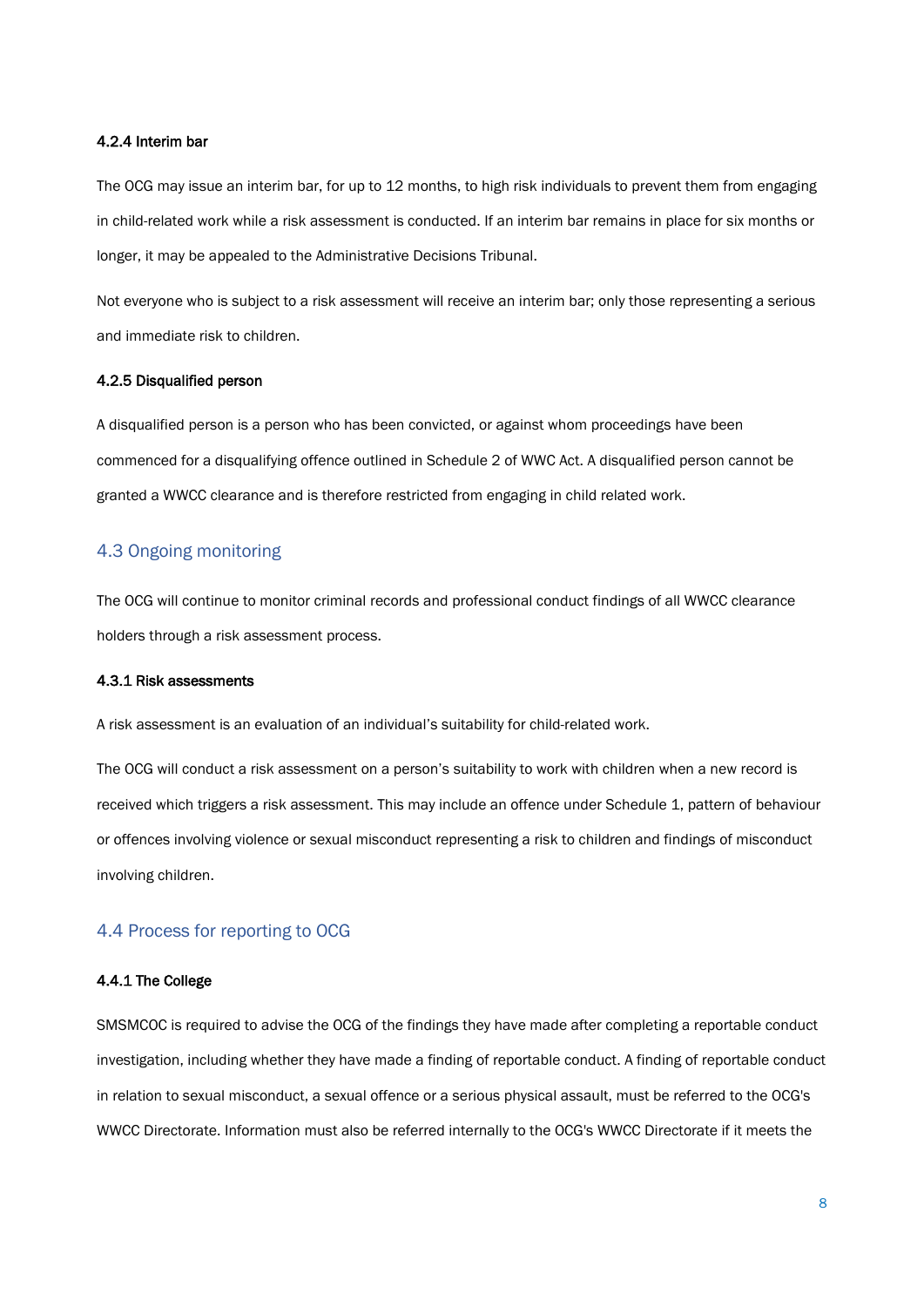threshold for consideration of an interim WWCC bar, as per Section 17 of the WWC Act, pending a formal risk assessment.

The College may also be obliged to report, amend or provide additional information to the OCG as outlined in the WWC Act and the Children's Guardian Act.

#### 4.4.2 Finding of misconduct involving children

The College will report any finding of reportable conduct to the OCG.

When informing an employee of a finding of reportable conduct against them, the College should alert them to the consequent report to the WWCC Directorate in relation to sustained findings of sexual misconduct, a sexual offence or a serious physical assault.

The WWC Act enables a person who has a sustained finding referred to the OCG to request access to the records held by the College in relation to the finding of misconduct involving children, once final findings are made. The entitlements of a person to request access to information in terms of section 46 of the WWC Act is enlivened when a finding of misconduct involving children has been made.

### 4.4.3 Other information

The College may also be required to provide information to the OGC that is relevant to an assessment of whether a person poses a risk to the safety of children or the OCG's monitoring functions.

## <span id="page-9-0"></span>5. Mandatory reporting

The Care and Protection Act provides for mandatory reporting of children at risk of significant harm. A child is a person under the age of 16 years and a young person is aged 16 years or above but who is under the age of 18, for the purposes of the Care and Protection Act.

Under the Care and Protection Act, mandatory reporting applies to persons who:

• in the course of their employment, deliver services including health care; welfare, education, children's services and residential services, to children; or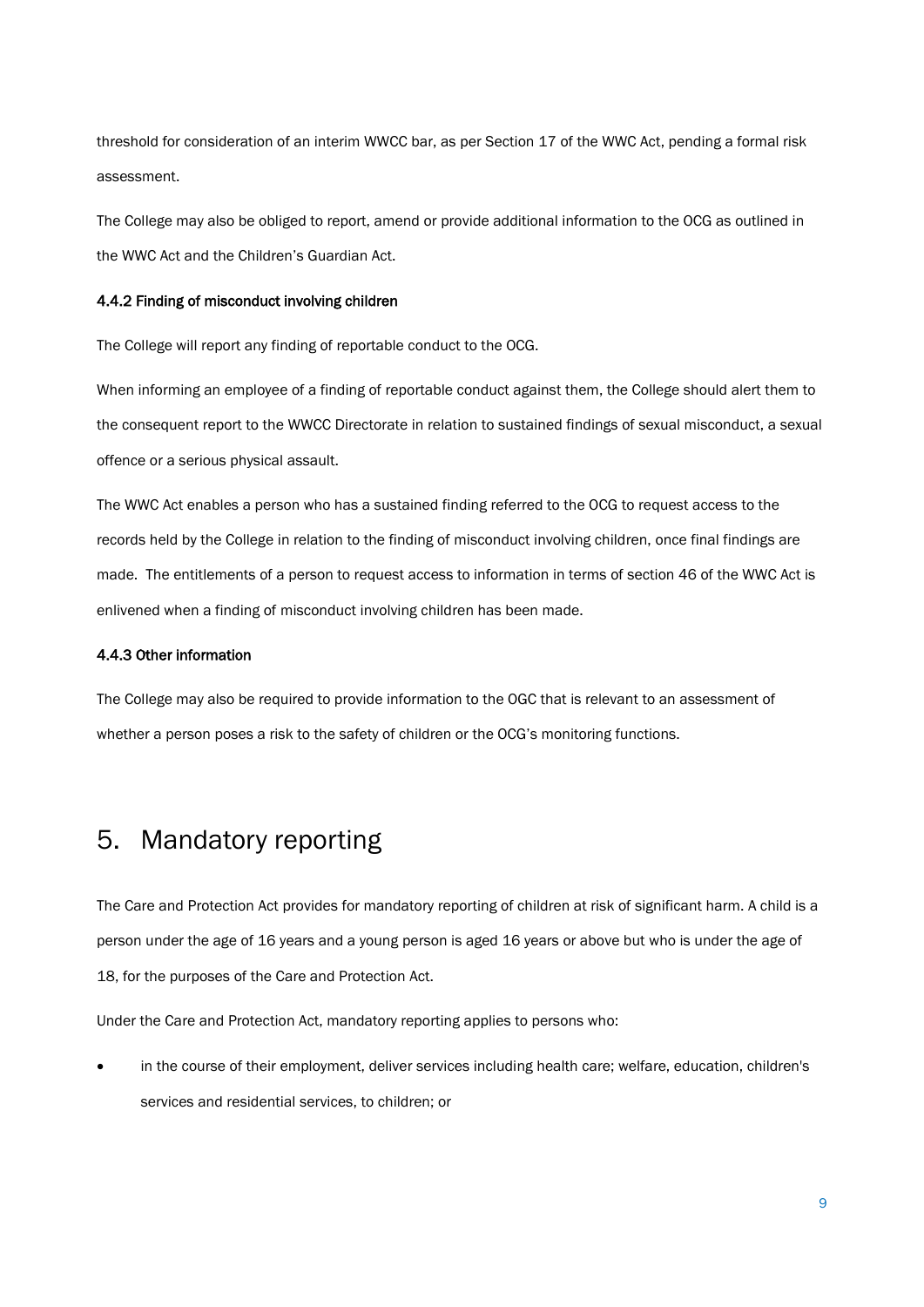• hold a management position in an organisation, the duties of which include direct responsibility for, or direct supervision of, the provision of services including health care, welfare, education, children's services and residential services, to children.

All teachers are mandatory reporters. Other staff members may also be mandatory reporters. Any queries about whether other staff members are mandatory reporters should be directed to the Head of College.

## 5.1 Reports to Communities and Justice

A mandatory reporter must, where they have reasonable grounds to suspect that a child (under 16 years of age) is at risk of significant harm, report to the Department of Communities and Justice (DCJ) as soon as practicable. The report must include the name, or a description, of the child and the grounds for suspecting that the child is at risk of significant harm.

In addition, the College may choose to make a report to the DCJ where there are reasonable grounds to suspect a young person (16 or 17 years of age) is at risk of significant harm and there are current concerns about the safety, welfare and well-being of the young person.

A mandatory reporter will meet their obligation if they report to the Head of College. This centralised reporting model ensures that a person in the College has all of the information that may be relevant to the circumstances of the child at risk of significant harm and addresses the risk of the College not being aware of individual incidences that amount to cumulative harm.

#### 5.1.1 Reasonable grounds

'Reasonable grounds' refers to the need to have an objective basis for suspecting that a child or young person may be at risk of significant harm, based on:

- first-hand observations of the child, young person or family;
- what the child, young person, parent or another person has disclosed;
- what can reasonably be inferred based on professional training and / or experience.

'Reasonable grounds' does not mean a person is required to confirm their suspicions or have clear proof before making a report.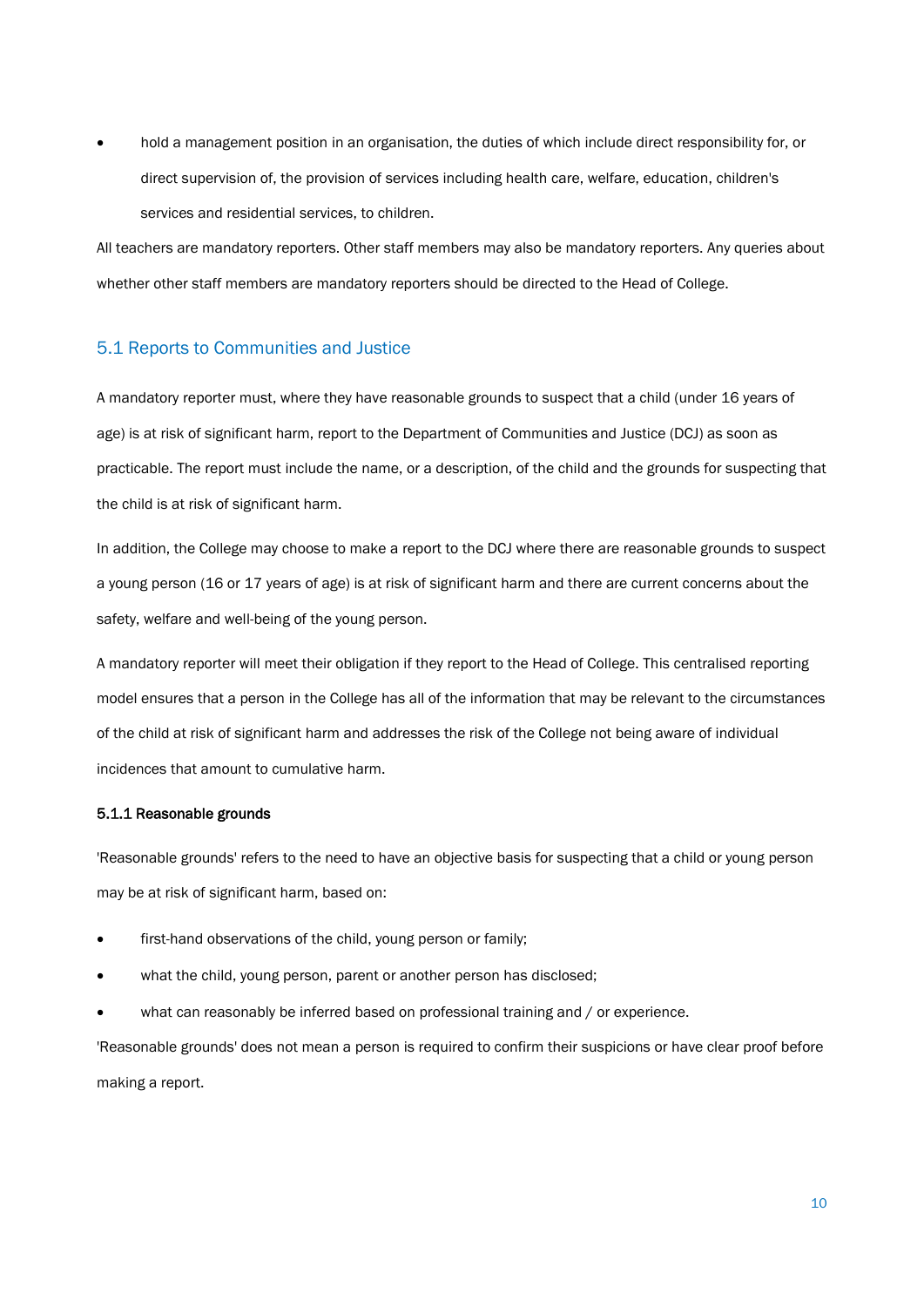#### 5.1.2 Significant harm

A child or young person is 'at risk of significant harm' if current concerns exist for the safety, welfare or wellbeing of the child or young person because of the presence, to a significant extent, of any one or more of the following circumstances:

- the child's or young person's basic physical or psychological needs are not being met or are at risk of not being met;
- the parents or other caregivers have not arranged and are unable or unwilling to arrange for the child or young person to receive necessary medical care;
- in the case of a child or young person who is required to attend College in accordance with the Education Act 1990, the parents or other caregivers have not arranged and are unable or unwilling to arrange for the child or young person to receive an education in accordance with that Act;
- the child or young person has been, or is at risk of being, physically or sexually abused or ill-treated;
- the child or young person is living in a household where there have been incidents of domestic violence and as a consequence, the child or young person is at risk of serious physical or psychological harm,
- a parent or other caregiver has behaved in such a way towards the child or young person, that the child or young person has suffered or is at risk of suffering serious psychological harm;
- the child was the subject of a pre-natal report under section 25 of the Care and Protection Act and the birth mother of the child did not engage successfully with support services to eliminate, or minimise to the lowest level reasonably practical, the risk factors that gave rise to the report.

What is meant by 'significant' in the phrase 'to a significant extent', is that which is sufficiently serious to warrant a response by a statutory authority irrespective of a family's consent.

What is significant, is not minor or trivial and may reasonably be expected to produce a substantial and demonstrably adverse impact on the child or young person's safety, welfare or well-being.

The significance can result from a single act or omission or an accumulation of these.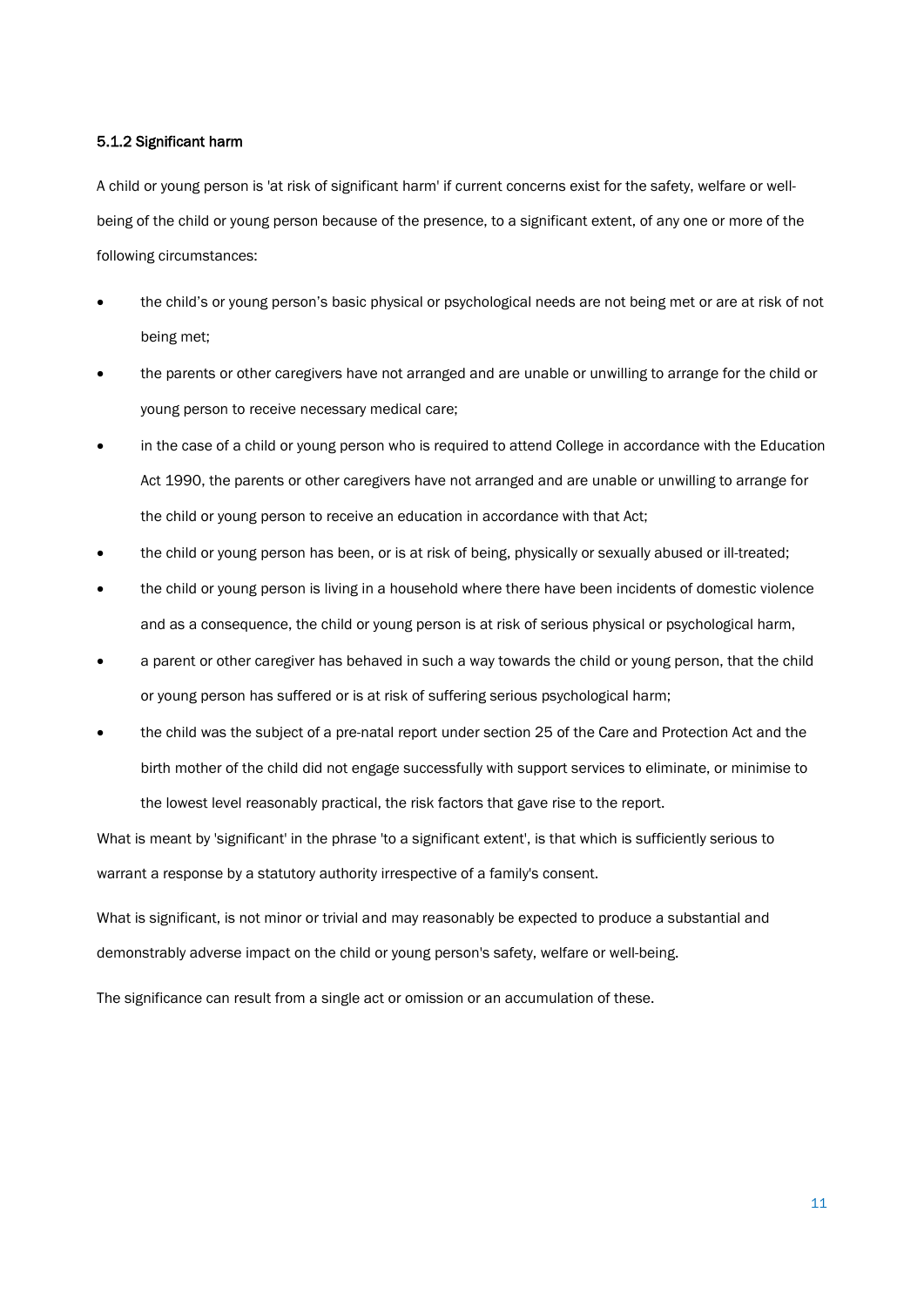### 5.3 Process for mandatory reporting

#### 5.3.1 Staff members

Staff members must raise concerns about a child or young person who may be at risk of significant harm with the Head of College as soon as possible to discuss whether the matter meets the threshold of 'risk of significant harm' and the steps required to report the matter.

However, if there is an immediate danger to the child or young person and the Head of College or next most senior member of staff is not contactable, staff members should contact the Police and/or the Child Protection Helpline (13 21 11) directly and then advise the Head of College or next most senior member of staff at the College as soon as possible.

Staff members are not required to and must not, undertake any investigation of the matter. Staff members are not permitted to inform the parents or caregivers that a report to the DCJ has been made.

Staff members are required to deal with the matter confidentially and only disclose it to the persons referred to above or as required to comply with mandatory reporting obligations. Failure to maintain confidentiality will not only be a breach of this policy, but could incite potential civil proceedings for defamation.

#### 5.3.2 The College

In general, the Head of College will report these matters to the DCJ and where necessary, the Police. This is supported by the DCJ in accordance with best practice principles.

## 5.4 Process for reporting concerns about students

#### 5.4.1 Staff members

The Care and Protection Act outlines a mandatory reporter's obligation to report to the DCJ concerns about risk of significant harm. However, to ensure centralised reporting, all staff members are required to report any concern regarding the safety, welfare and wellbeing of a student to the Head of College. Staff members who are unsure as to whether a matter meets the threshold of 'risk of significant harm', should report their concern to the Head of College regardless.

Staff members are required to deal with all reports regarding the safety, welfare or wellbeing of a student confidentially and only disclose it to the Head of College and any other person the Head of College nominates.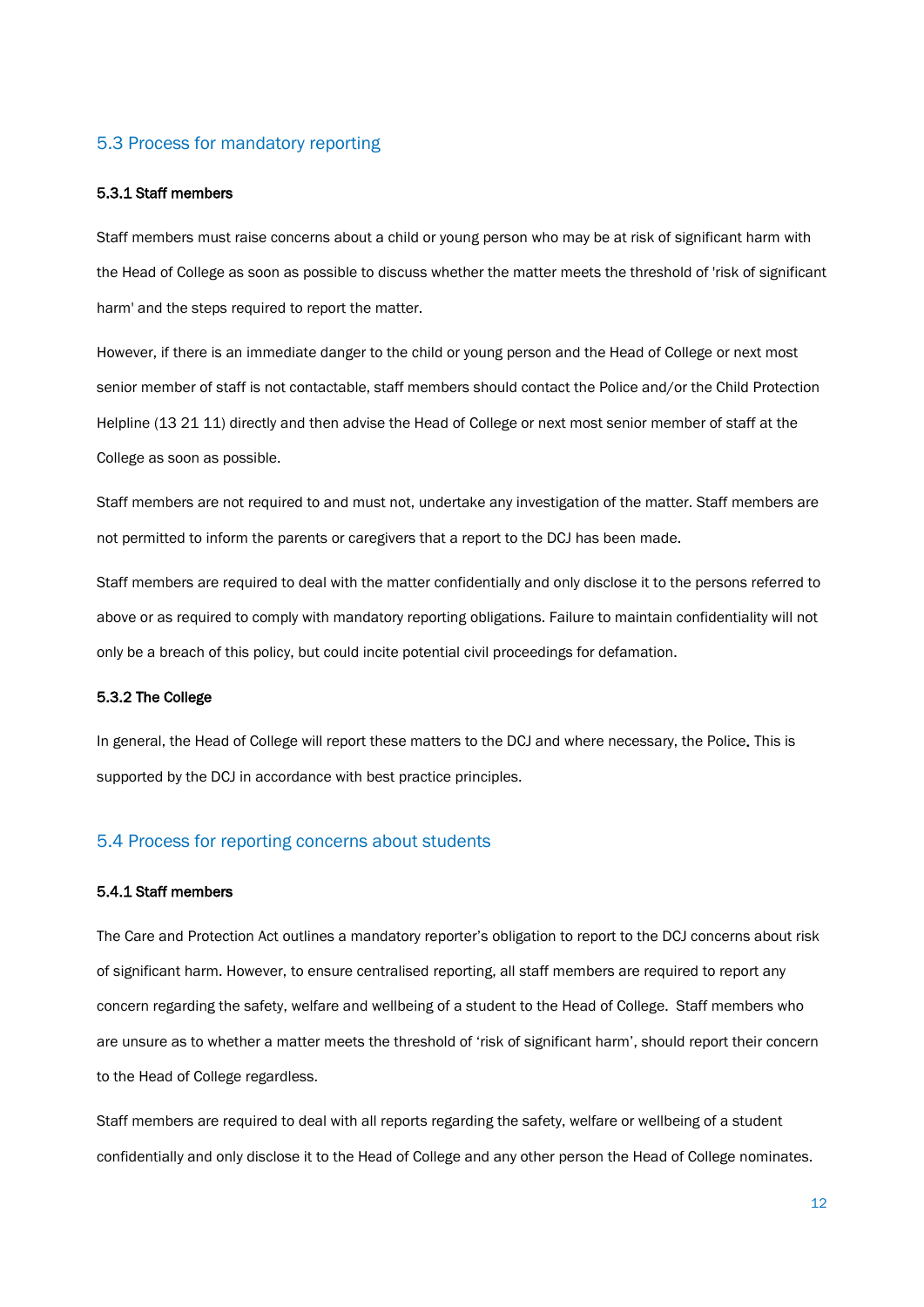## <span id="page-13-0"></span>6. Reportable conduct

Section 29 of the Children's Guardian Act 2019 requires the Heads of Entities, including non-government Colleges in New South Wales, to notify the OCG of all allegations of reportable conduct and convictions involving an 'employee' and the outcome of the College's investigation of these allegations. Under the Children's Guardian Act 2019, allegations of child abuse only fall within the reportable conduct jurisdiction if the involved individual is an employee of the relevant entity at the time when the allegation becomes known by the Head of Entity.

#### Reportable Conduct:

- involves a child (a person under the age of 18 years) at the time of the alleged incident; and
- involves certain defined conduct as described in the Act (see below).

#### The OCG:

- must keep under scrutiny the systems for preventing reportable conduct by employees of nongovernment Colleges and the handling of, or response to, reportable allegations (including allegations which are exempt from notification) or convictions;
- must receive and assess notifications from non-government Colleges concerning reportable conduct or reportable convictions;
- is required to oversee or monitor the conduct of investigations by non-government Colleges into allegations of reportable conduct or reportable convictions;
- must determine whether an investigation that has been monitored has been conducted properly and whether appropriate action has been taken as a result of the investigation;
- may directly investigate an allegation of reportable conduct or reportable conviction against an employee of a non-government College, or the handling of or response to such a matter (eg arising out of complaints by the person who is the subject of an allegation); and
- may investigate the way in which a relevant entity has dealt with, or is dealing with, a report, complaint or notification, if the OCG considers it appropriate to do so.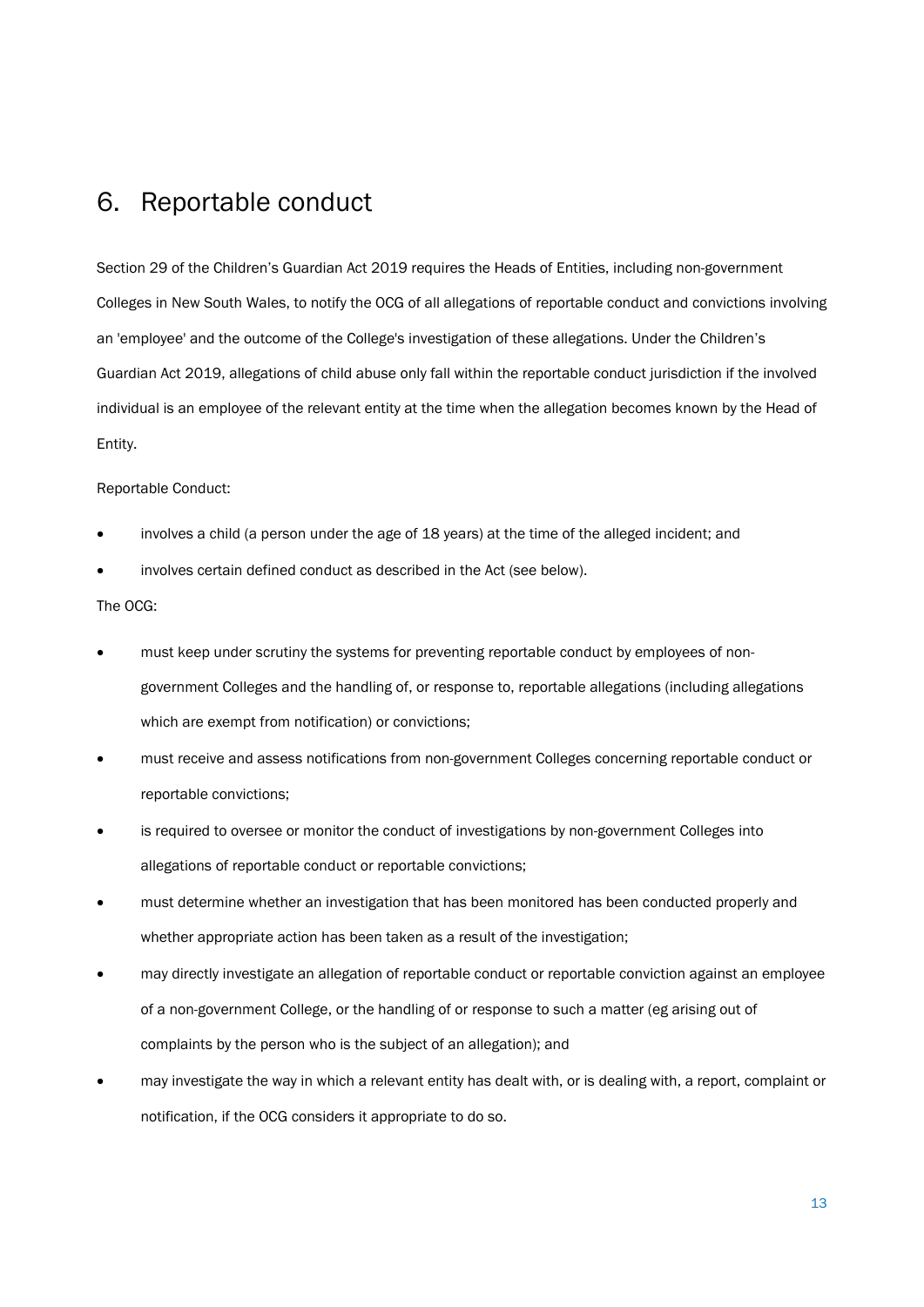## 6.1 Reportable conduct

Under the Children's Guardian Act 2019, *reportable conduct* is defined as:

- a sexual offence;
- sexual misconduct;
- an assault against a child;
- ill-treatment of a child;
- neglect of a child;
- an offence under section 43B (failure to protect) or section 316A (failure to report) of the Crimes Act 1900; and
- behaviour that causes significant emotional or psychological harm to a child.

Reportable conduct does not extend to:

- conduct that is reasonable for the purposes of the discipline, management or care of children, having regard to the age, maturity, health or other characteristics of the children and to any relevant codes of conduct or professional standards; or
- the use of physical force that, in all the circumstances, is trivial or negligible and the circumstances in which it was used have been investigated and the result of the investigation has been recorded in accordance with appropriate procedures; or
- conduct of a class or kind exempted from being reportable conduct by the Children's Guardian Act under section 30.

### 6.1.1 Definitions

The following definitions relate to *reportable conduct*:

- Sexual offence: an offence of a sexual nature under a law of the State, another State, a Territory, or the Commonwealth, committed against, with or in the presence of a child, such as:
	- sexual touching of a child;
	- a child grooming offence;
	- production, dissemination or possession of child abuse material.

Definitions of 'grooming', within child protection legislation, are complex. Under the Crimes Act, grooming or procuring a child under the age of 16 years for unlawful sexual activity is classed as a sexual offence.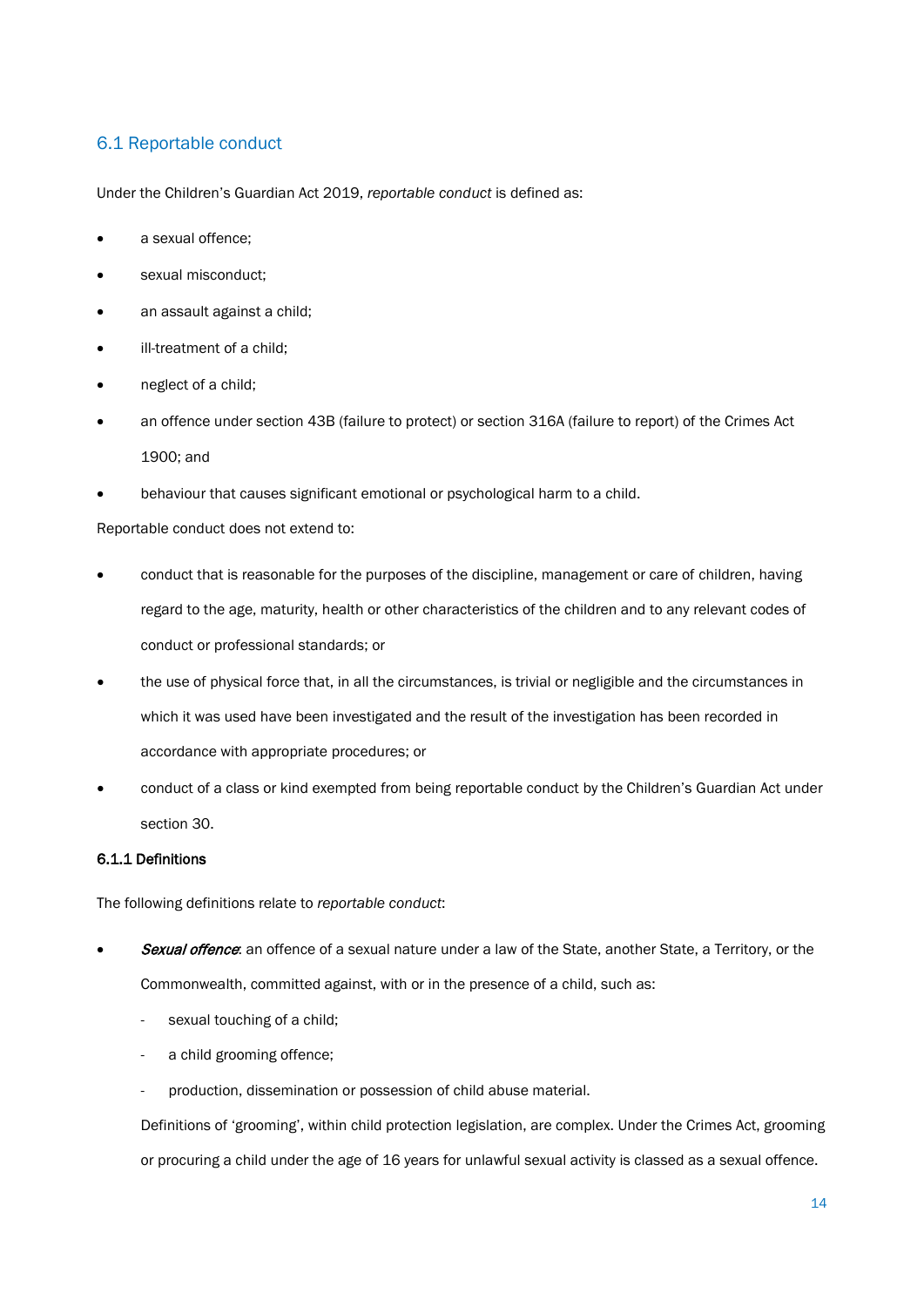The Crimes Act (s73) also extends the age of consent to 18 years when a child is in a 'special care' relationship. Under Schedule 1(2) of the WWC Act, grooming is recognised as a form of sexual misconduct. The Children's Guardian Act 2019 and this Child Protection Policy reflect these definitions within the context of the Reportable Conduct Scheme (Division 2).

An alleged sexual offence does not have to be the subject of criminal investigation or charges for it to be catagorised as a reportable allegation of sexual offence.

- **Sexual misconduct**: conduct with, towards or in the presence of a child that is sexual in nature (but not a sexual offence). The Act provides the following (non-exhaustive) examples:
	- descriptions of sexual acts without a legitimate reason to provide the descriptions;
	- sexual comments, conversations or communications;
	- comments to a child that express a desire to act in a sexual manner towards the child, or another child.

Note – crossing professional boundaries comes within the scope of the scheme to the extent that the alleged conduct meets the definition of sexual misconduct. That is, the conduct with, towards or in the presence of a child that is sexual in nature (but is not a sexual offence).

- **Assault:** an assault can occur when a person intentionally or recklessly (ie. knows the assault is possible but ignores the risk):
	- applies physical force against a child without lawful justification or excuse such as hitting, striking, kicking, punching or dragging a child (actual physical force); or
	- causes a child to apprehend the immediate and unlawful use of physical force against them such as threatening to physically harm a child through words and/or gestures regardless of whether the person actually intends to apply any force (apprehension of physical force)
	- **III-treatment:** is defined as conduct towards a child that is:
		- unreasonable; and
		- seriously inappropriate, improper, inhumane or cruel.

Ill-treatment can include a range of conduct such as making excessive or degrading demands of a child; a pattern of hostile or degrading comments or behaviour towards a child; and using inappropriate forms of behaviour management towards a child.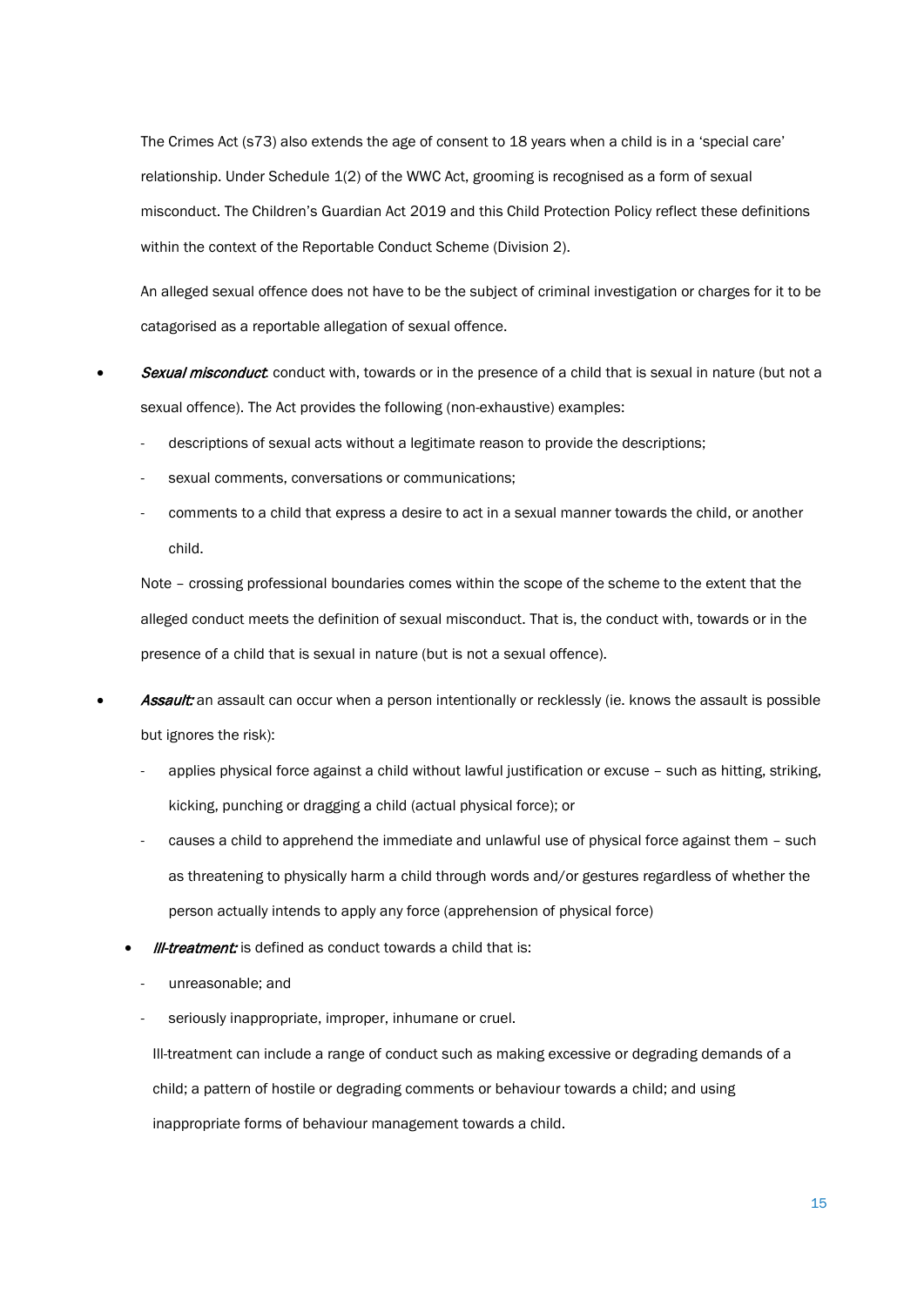Neglect: defined as a significant failure to provide adequate and proper food, supervision, nursing, clothing, medical aid or lodging for a child that causes or is likely to cause harm - by a person who has care and/or has responsibility towards a child.

Neglect can be an ongoing situation of repeated failure by a caregiver to meet a child's physical or psychological needs, or a single significant incident where a caregiver fails to fulfill a duty or obligation, resulting in actual harm to a child where there is the potential for significant harm to a child. Examples of neglect include failing to protect a child from abuse and exposing a child to a harmful environment.

Behaviour that causes significant *emotional or psychological harm* to a child is conduct that is intentional or reckless (without reasonable excuse), obviously or very clearly unreasonable and which results in significant emotional harm or trauma to a child.

For a reportable allegation involving psychological harm, the following elements must be present:

- An obviously or very clearly unreasonable or serious act or series of acts that the employees knew or ought to have known was unacceptable, and
- Evidence of psychological harm to the child that is more than transient, including displaying patterns of 'out of character behaviour', regression in behaviour, distress, anxiety, physical symptoms or selfharm, and
- An alleged causal link between the employee's conduct and the significant emotional or psychological harm to the child.
- Reportable allegation is an allegation that an employee has engaged in conduct that may be reportable conduct.
- **Reportable conviction** means a conviction (including a finding of guilt without the court proceeding to a conviction), in NSW or elsewhere, of an offence involving reportable conduct.
- **Employee** of an entity includes:
	- an individual employed by, or in, the entity
	- a volunteer providing services to children
	- a contractor engaged directly by the entity (or by a third party) where the contractor holds, or is required to hold, a WWCC clearance for the purposes of their work with an entity; and
	- a person engaged by a religious body where that person holds, or is required to hold, a WWCC clearance for the purposes of their work with the religious body.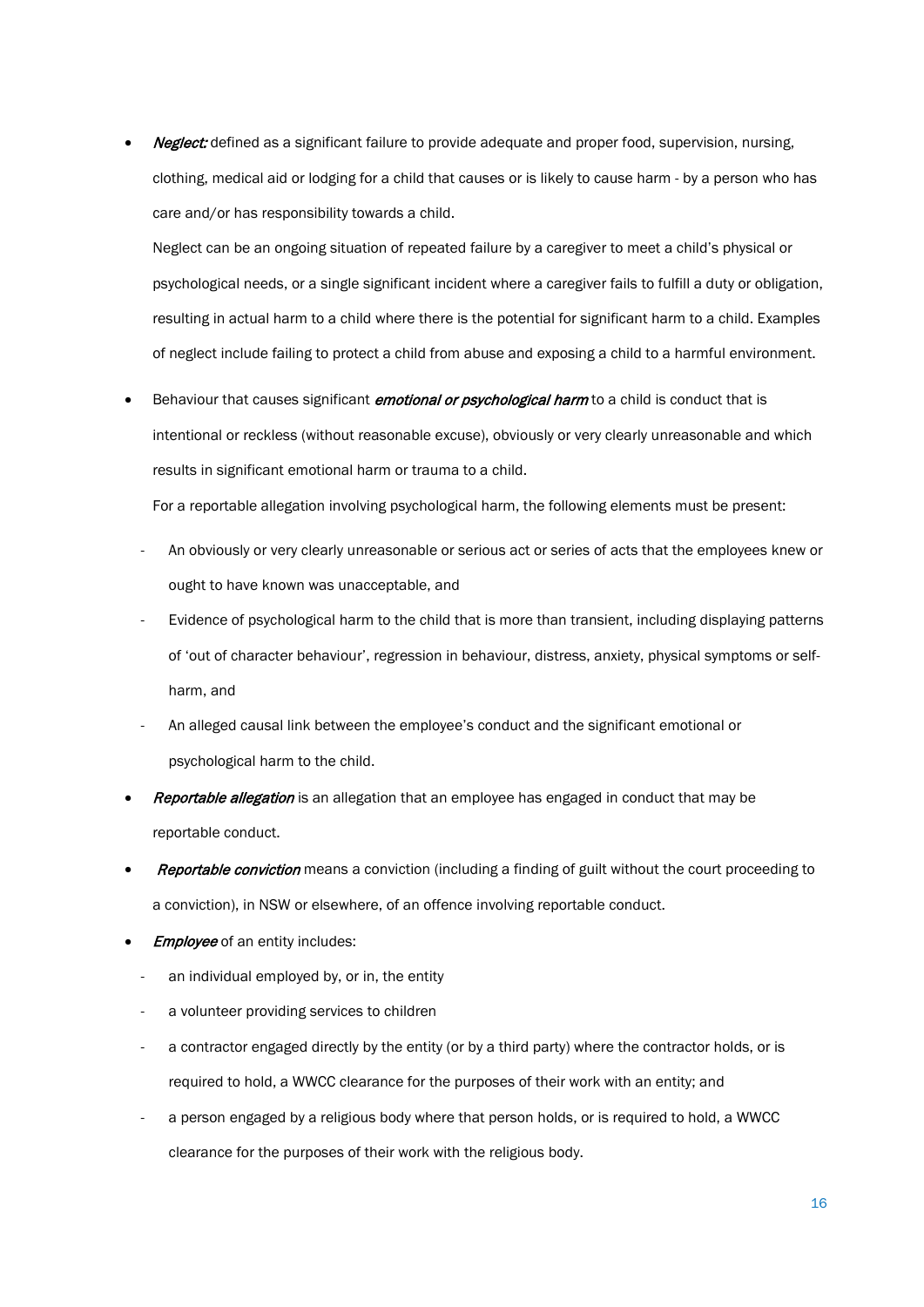**ESOA** (Employee Subject of the Allegation).

### 6.2 Process for reporting of reportable conduct allegations or convictions

#### 6.2.1 Staff members

Any concerns about any other employee engaging in conduct that is considered inappropriate, or reportable conduct, or any allegation of inappropriate or reportable conduct made to the employee or about the employee themselves must be reported to Head of College. Where it is uncertain if the conduct is reportable conduct but is considered inappropriate behaviour this must also be reported.

Staff members must also report to the Head of College when they become aware that an employee has been charged with or convicted of an offence (including a finding of guilt without the court proceeding to a conviction) involving reportable conduct. This includes information relating to the employee themselves.

If the allegation involves the Head of College, the staff member must report to the Chairman of the College Board.

#### 6.2.2 Parents, carers and community members

Parents, carer and community members are encouraged to report any conduct that is in their view inappropriate, reportable or criminal conduct to the Head of College or their delegate. All such reports will be dealt with in accordance with the College's complaint handling procedures.

#### 6.2.3 The College

The Head of College, as the Head of Entity under the Children's Guardian Act 2019, must:

- Ensure specified systems are in place for preventing, detecting and responding to reportable allegations or convictions
- Submit a 7-day notification form to the OCG within 7 business days of becoming aware of a reportable allegation or conviction against an employee of the entity (unless the Head of the Entity has a reasonable excuse),

The notification should include the following information:

- (a) that a report has been received in relation to an employee of the College, and
- (b) the type of reportable conduct, and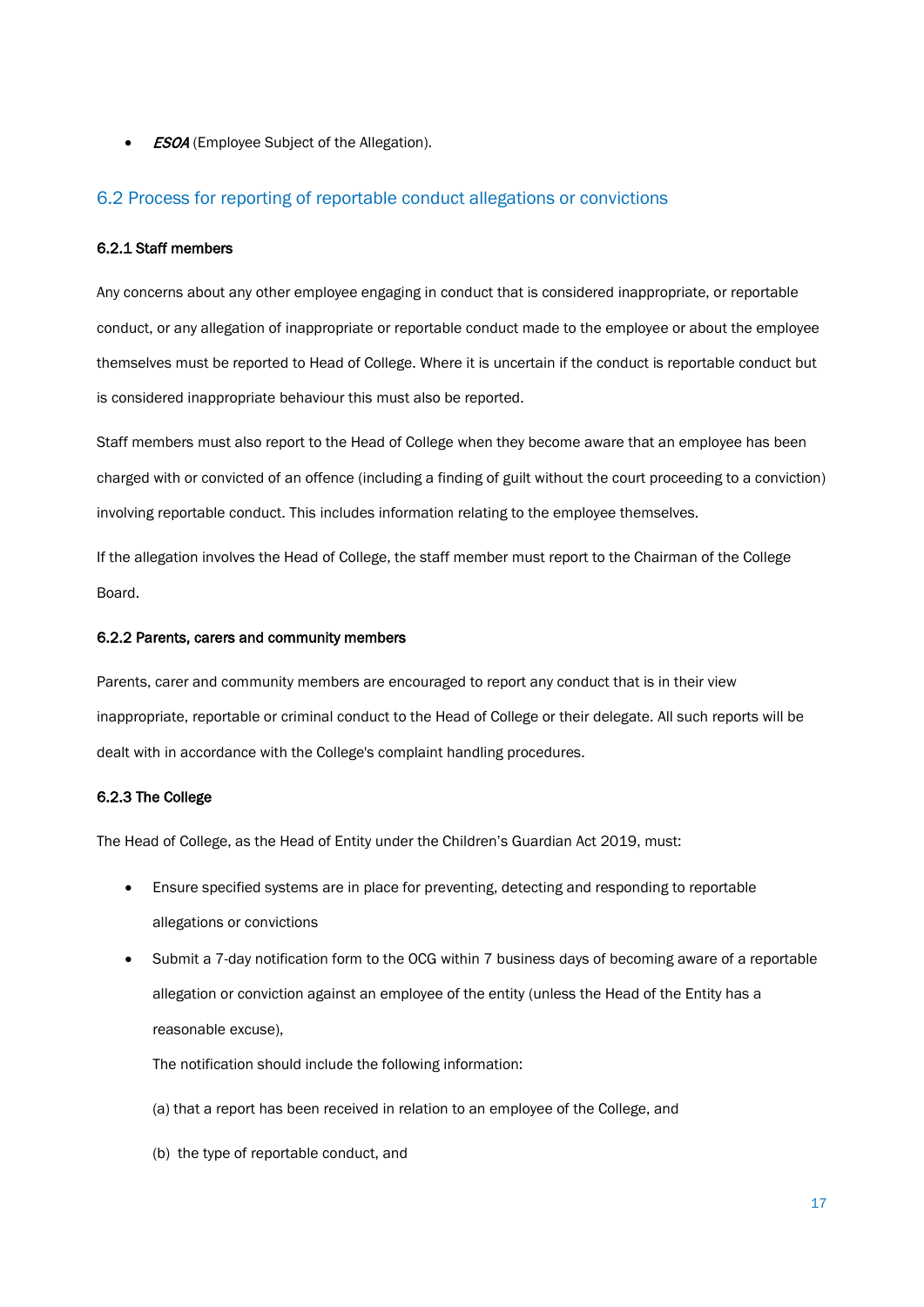- (c) the name of the employee, and
- (d) the name and contact details of College and the Head of Entity, and
- (e) for a reportable allegation, whether it has been reported to Police, and
- (f) if a report has been made to the Child Protection Helpline, that a report has been made, and
- (g) the nature of the relevant entity's initial risk assessment and risk management action,
- The notice must also include the following, if known to the Head of Entity:
	- (a) details of the reportable allegation or conviction considered to be a reportable conviction,
	- (b) the date of birth and working with children number, if any, of the employee the subject of the report,
	- (c) the police report reference number (if Police were notified),
	- (d) the report reference number if reported to the Child Protection Helpline,
	- (e) the names of other relevant entities that employ or engage the employee, whether or not directly, to provide a service to children, including as a volunteer or contractor.
- Maximum penalty for failure to notify within 7 business days -10 penalty units.

### 6.3 Process for investigating an allegation of reportable conduct

The Head of College is responsible for ensuring that the following steps are taken to investigate an allegation of reportable conduct.

#### 6.3.1 Initial steps

Once an allegation of reportable conduct against an employee is received, The Head of College is required to:

- determine whether it is an allegation of reportable conduct;
- assess whether the DCJ or the Police need to be notified (ie, if reasonable grounds to suspect that a child is at risk of significant harm or a potential criminal offence). If they have been notified, seek clearance from these statutory agencies prior to the College proceeding with the reportable conduct investigation;
- notify the child's parents (unless to do so would be likely to compromise the investigation or any investigation by the DCJ or Police);
- notify the OCG within 7 business days of receiving the allegation;
- carry out a risk assessment and take action to reduce/remove risk, where appropriate; and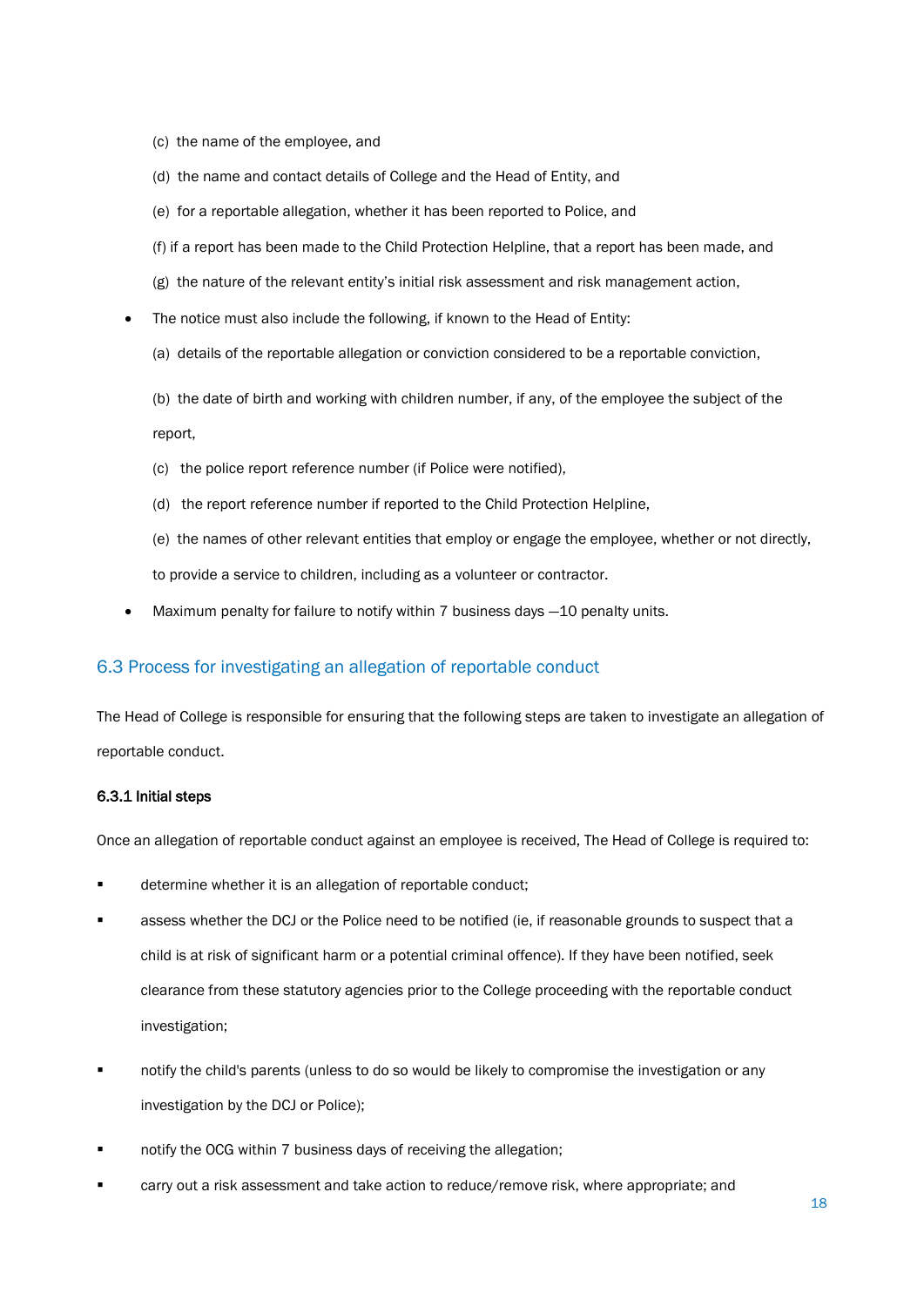- provide an initial letter to the ESOA advising that an allegation of reportable conduct has been made against them and the College's responsibility to investigate this matter under Section 34 of the Children's Guardian Act 2019; and
- investigate the allegation or appoint someone to investigate the allegation.

#### 6.3.2 Investigation principles

During the investigation of a reportable conduct allegation the College will:

- follow the principles of procedural fairness;
- inform ESOA of the substance of any allegations made against them, at the appropriate time in the investigation, and provide them with a reasonable opportunity to respond to the allegations;
- make reasonable enquiries or investigations before making a decision;
- avoid conflicts of interest;
- conduct the investigation without unjustifiable delay;
- handle the matter as confidentially as possible; and
- provide appropriate support for all parties including the child/children, witnesses and the ESOA.

#### 6.3.3 Investigation steps

In an investigation The Head of College or appointed investigator will generally:

- **EXECT** interview relevant witnesses and gather relevant documentation;
- provide a letter of allegation to the ESOA;
- **Photon in the ESOA with the opportunity to provide a response to the allegations either in writing or at** Interview;
- **EXECT** consider relevant evidence and make a preliminary finding in accordance with the OCG guidelines;
- inform the ESOA of the preliminary finding in writing by the Head of Entity and provide them with a further opportunity to respond or make a further submission prior to the matter moving to final findings;
- consider any response provided by the ESOA;
- make a final finding in accordance with the OCG guidelines;
- decide on the disciplinary action, if any, to be taken against the ESOA;
- if it is completed, send the final report to the OCG within 30 days after having received the allegation, as per section 36 of the Children's Guardian Act 2019.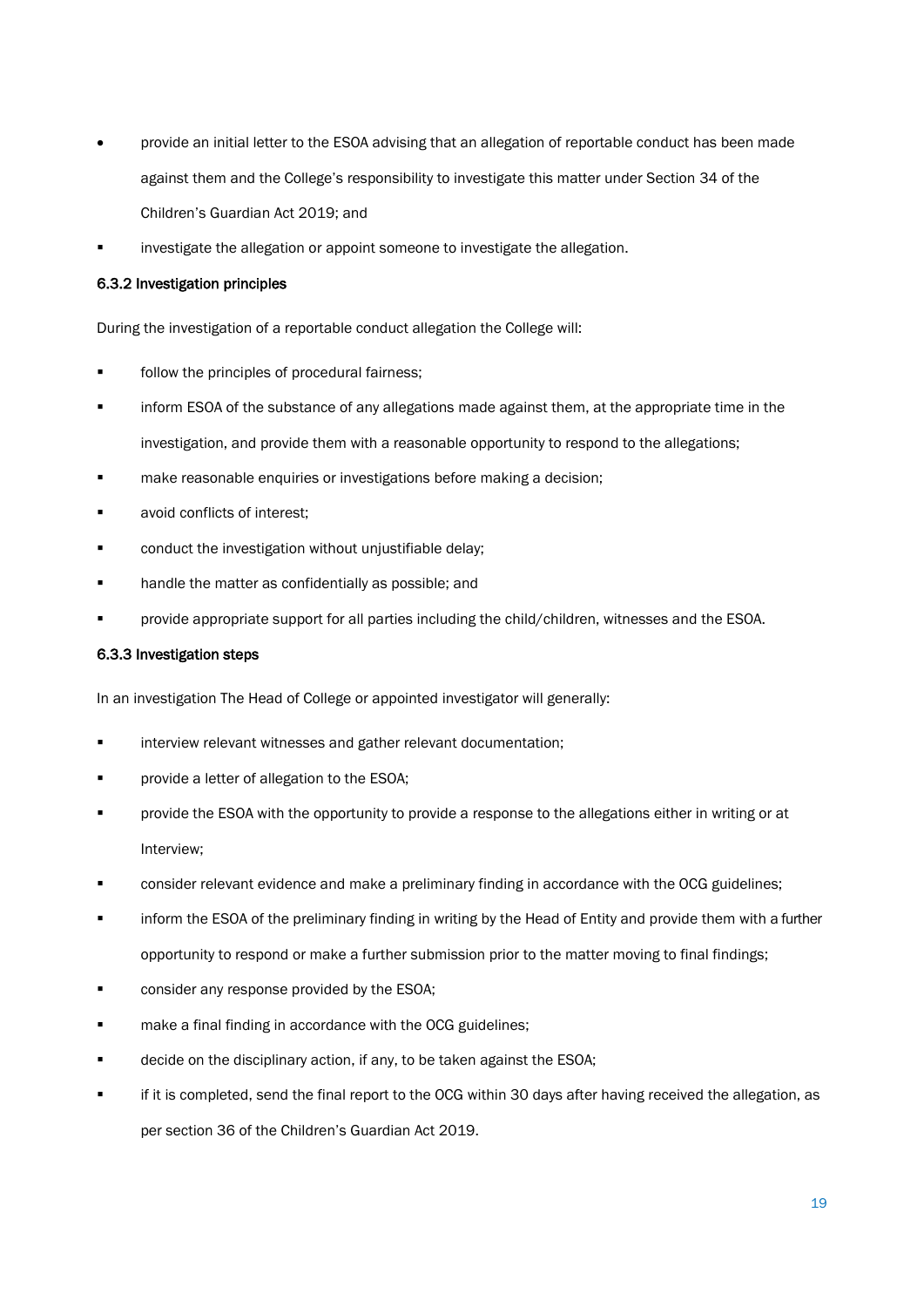should the final report be unfinished within 30 days, the Head of Entity must provide, at minimum, an interim report to the OCG within 30 days of having received the allegation, as per section 38 of the Children's Guardian Act 2019.

Submission of an interim report must include;

- a reason for not providing the final report within 30 days and an estimated time frame for completion of the report.
- specific information, including (if known); the facts and circumstances of the reportable allegation; any known information about a reportable conviction; action taken since the OCG received a notification about the reportable allegation or reportable conviction; further action the Head of Entity proposes to take in relation to the reportable allegation or reportable conviction; including if the Head of Entity proposes to take no further action; the reasons for the action taken and the action proposed to be taken or the reasons for the decision to take no further action; other information prescribed by the regulations; and
- be accompanied by copies of documents in the College's possession, including transcripts of interviews and copies of evidence.

The steps outlined above may need to be varied on occasion to meet particular circumstances. For example, it may be necessary to take different steps where the matter is also being investigated by the DCJ or Police.

An ESOA may have an appropriate support person with them during the interview process. Such a person is there for support only and as a witness to the proceedings and not as an advocate or to take an active role.

## 6.4 Risk management throughout an investigation of a reportable conduct allegation

Risk management means identifying the potential for an incident or accident to occur and taking steps to reduce the likelihood or severity of its occurrence.

The Head of College is responsible for risk management throughout the investigation and will assess risk at the beginning of the investigation, during and at the end of the investigation.

#### 6.4.1 Initial risk assessment

Following an allegation of reportable conduct against an employee, The Head of College conducts an initial risk assessment to identify and minimise the risks to: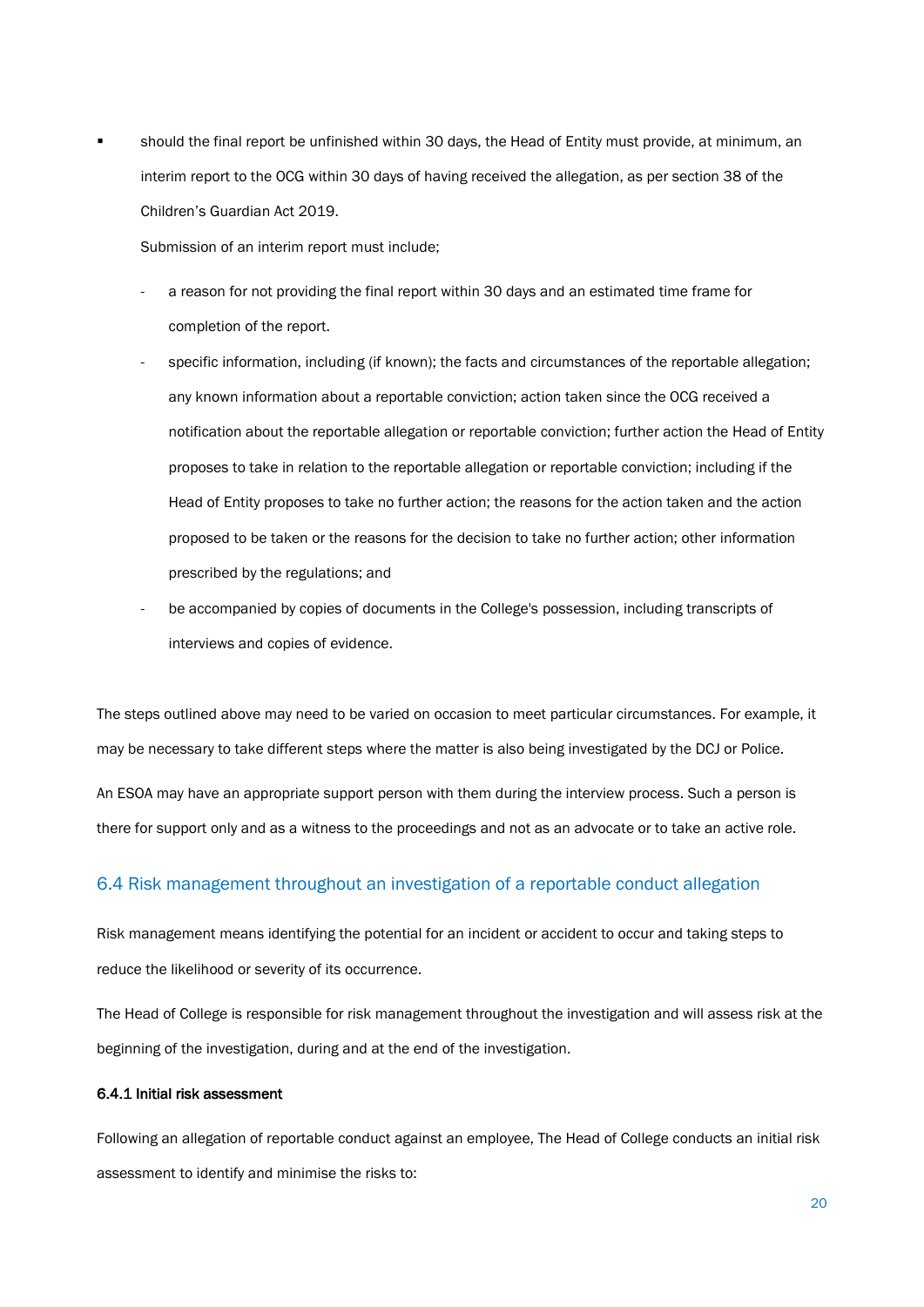- **the child(ren) who are the subject of the allegation;**
- **•** other children with whom the employee may have contact;
- **the ESOA;**
- **the College, and**
- **the proper investigation of the allegation.**

The factors which will be considered during the risk assessment include:

- **the nature and seriousness of the allegations;**
- the vulnerability of the child(ren) the ESOA has contact with at work;
- the nature of the position occupied by the ESOA;
- the level of supervision of the ESOA; and
- the disciplinary history or safety of the ESOA and possible risks to the investigation.

The Head of College will take appropriate action to minimise risks. This may include the ESOA being temporarily relieved of some duties, being required not to have contact with certain students, being asked to take paid leave, or being suspended from duty. When taking action to address any risks identified, the College will take into consideration both the needs of the child(ren) and the ESOA.

A decision to take action on the basis of a risk assessment is not indicative of the findings of the matter. Until the investigation is completed and a finding is made, any action, such as an employee being suspended, is not to be considered to be an indication that the alleged conduct by the employee did occur.

#### 6.4.2 Ongoing risk assessment

The Head of College will continually monitor risk during the investigation including in the light of any new relevant information that emerges.

#### 6.4.3 Findings

At the completion of the investigation, a finding will be made in relation to the allegation and a decision made by The Head of College regarding what action, if any, is required in relation to the ESOA, the child(ren) involved and any other parties.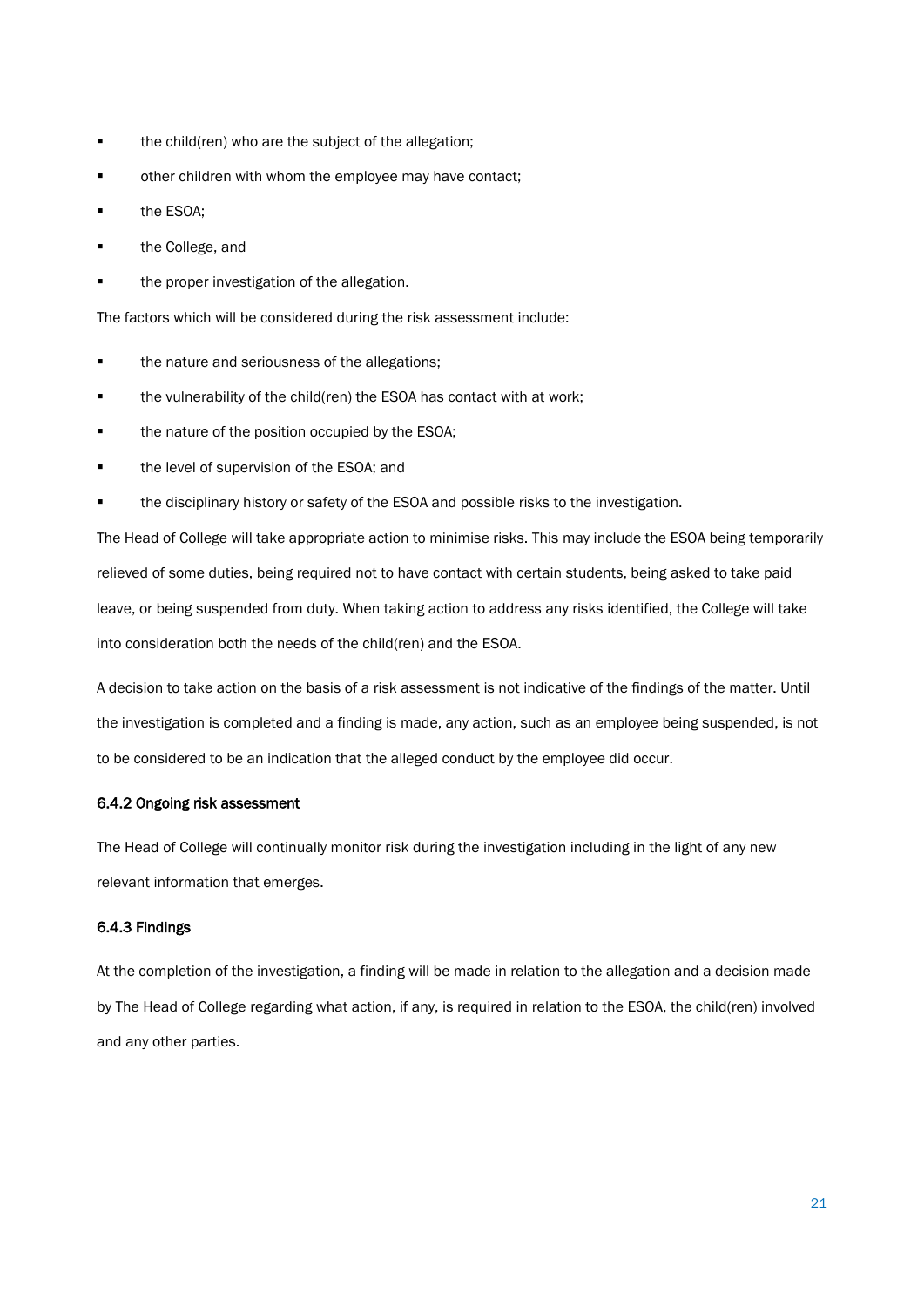#### 6.4.4 Information for the ESOA

The ESOA will be advised:

- that an allegation has been made against them (at the appropriate time in the investigation); and
- of the substance of the allegation, or of any preliminary finding and the final finding.

The ESOA does not automatically have the right to:

- know or have confirmed the identity of the person who made the allegation; or
- be shown the content of the OCG notification form or other investigation material that reveals information provided by other employees or witnesses.

The WWC Act enables a person who has a sustained finding referred to the OCG to request access to the records held by the College in relation to the finding of misconduct involving children, once final findings are made. The entitlements of a person to request access to information in terms of section 46 of the WWC Act is enlivened when a finding of misconduct involving children has been made.

#### 6.4.5 Disciplinary action

As a result of the allegations, investigation or final findings, the College may take disciplinary action against the ESOA (including termination of employment).

In relation to any disciplinary action the College will give the ESOA:

- details of the proposed disciplinary action; and
- a reasonable opportunity to respond before a final decision is made.

#### 6.4.6 Confidentiality

It is important when dealing with allegations of reportable conduct that the matter be dealt with as confidentially as possible.

The College requires that all parties maintain confidentiality during the investigation including in relation to the handling and storing of documents and records.

Records about allegations of reportable conduct against employees will be kept in the College DropBox – Child Protection Folder and will be accessible by the Head of College.

No employee may comment to the media about an allegation of reportable conduct unless expressly authorised by the Head of College to do so.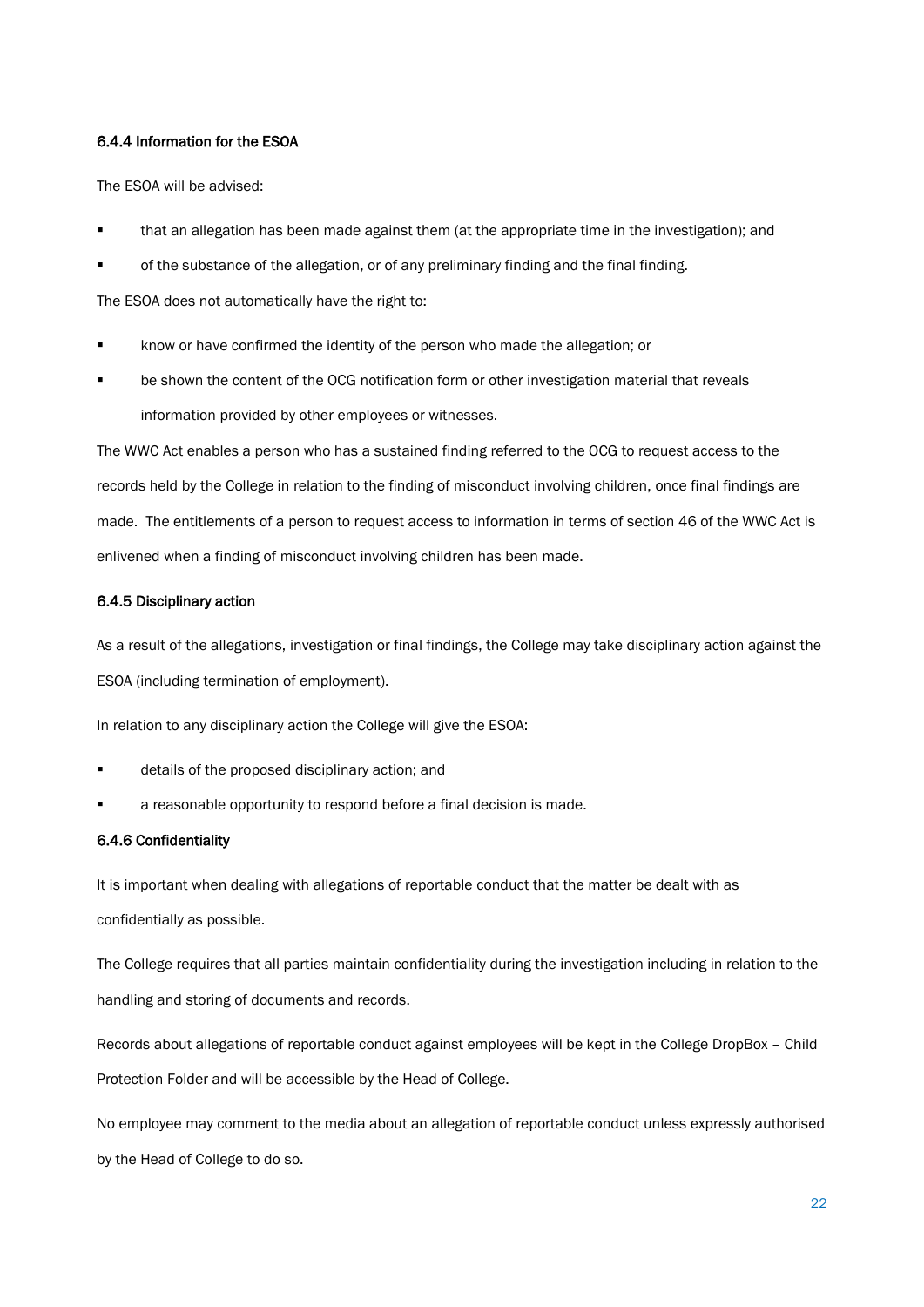Staff members who become aware of a breach of confidentiality in relation to a reportable conduct allegation must advise the Head of College.

## <span id="page-23-0"></span>7. Criminal offences

In 2018 the Crimes Act was amended to adopt recommendations of the *Royal Commission into Institutional Responses to Child Sexual Abuse*. The new offences are designed to prevent child abuse and to bring abuse that has already occurred to the attention of the Police.

#### 7.1 Failure to protect offence (Crimes Act 1900 – NSW)

An adult working in a School, therefore all staff members, will commit an offence if they know another adult working there poses as serious risk of committing a child abuse offence and they have the power to reduce or remove the risk, and they negligently fail to do so either by acts and/or omissions.

This offence is targeted at those in positions of authority and responsibility working with children who turn a blind eye to a known and serious risk rather than using their power to protect children.

#### 7.2 Failure to report offence (Crimes Act 1900 – NSW)

Any adult, and therefore all staff members, will commit an offence if they know, believe or reasonably ought to know that a child abuse offence has been committed and fail to report that information to Police, without a reasonable excuse. A reasonable excuse would include where the adult has reported the matter to The Head of College and is aware that The Head of College has reported the matter to the Police.

#### <span id="page-23-1"></span>7.3 Special Care Relationships (Crimes Act 1900 – NSW)

It is a crime in NSW for a staff member, volunteer or contractor to have a sexual relationship with a student where there is a special care relationship. The Act provides that a young person is under an adult's special care if the adult is a member of the teaching staff of the College at which the young person is a student; or has an established personal relationship with the young person in connection with the provision of religious, sporting, musical or other instruction.

The Special Care (sexual intercourse) offence under s73 was supplemented by an additional special care offence involving sexual touching now under s73A of the Crimes Act. The new offence under s73A will expand special care offences to also apply to non-penetrative sexual touching. The offence will protect children aged 16-17 years from inappropriate sexual contact with teachers and others who have special care of the child.